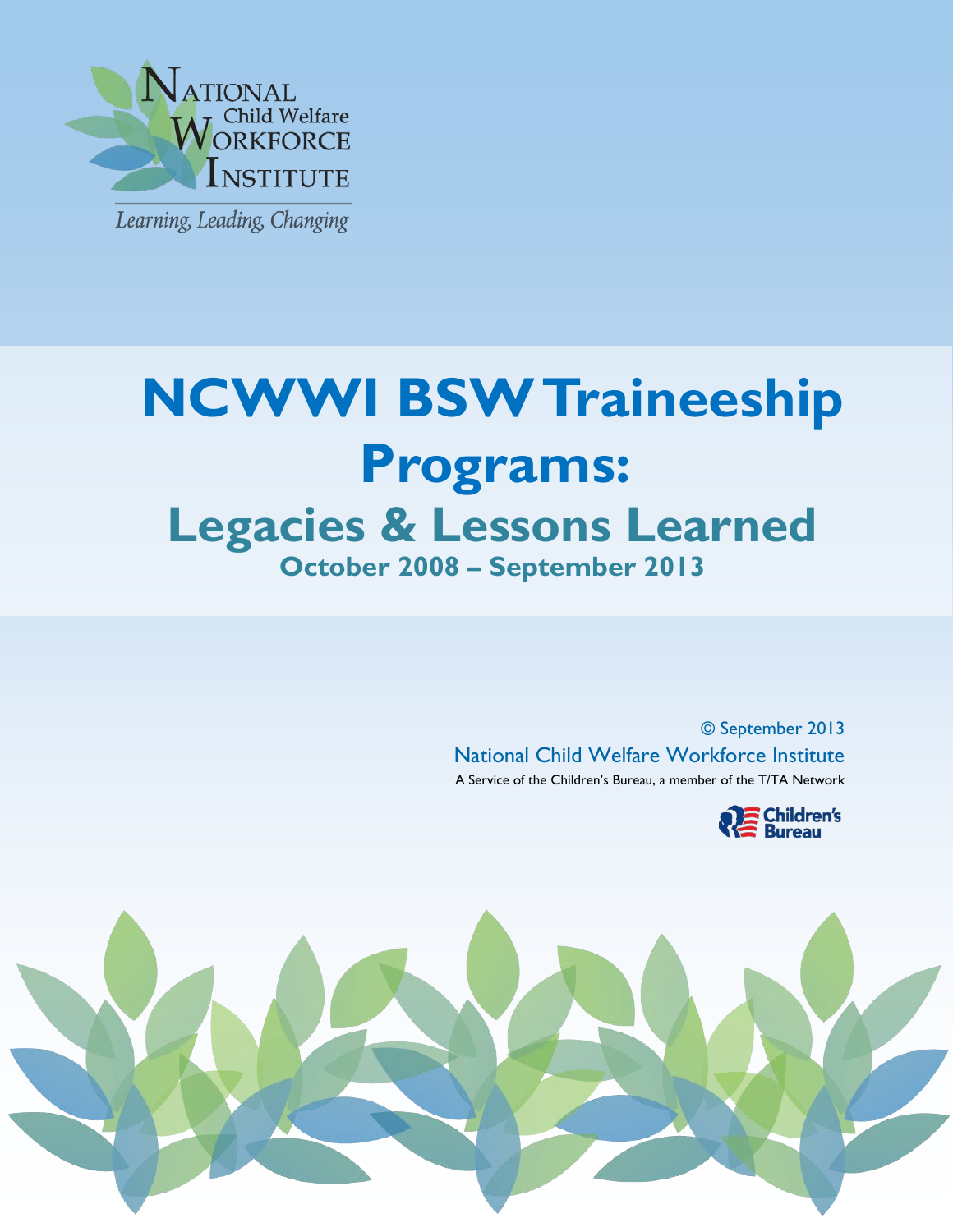

## **Acknowledgements**

This publication represents a collaborative effort by the partners of the National Child Welfare Workforce Institute (NCWWI)—University at Albany/SUNY, the University of Denver, Fordham University, University of Iowa, University of Maryland, Michigan State University, University of Michigan, Portland State University, and University of Southern Maine. Thanks to Sara Munson and Sharon Kollar for editing and Rea Gibson, Jordan Institute for Families, UNC Chapel Hill, for design assistance.

NCWWI is funded through a cooperative agreement with U.S. Department of Health and Human Services, Administration for Children and Families, Children's Bureau, Award No. 90CT0145. Special thanks to Randi Walters, Children's Bureau Project Officer, and Robert Lindecamp, Child Welfare Program Specialist (CB/ICF), for their support.

#### **Principal Authors(s)**

Joanne Riebschleger, Lead Michigan State University Lisa Johnson Salem State University (MA) Deb Aden University of South Dakota Deb Norris University of South Dakota Maria Ortiz New Mexico State University Carolyn Tice University of Maryland Charlie Wellenstein University of Montana

Mary Ashong Clark Atlanta University (GA)

#### **Recommended citation**

National Child Welfare Workforce Institute. (2013). *NCWWI BSW traineeship program: Legacies & lessons learned.* Albany, NY: Author.

#### **For more information**

Please visit the NCWWI website at [www.ncwwi.org](http://www.ncwwi.org/)

© 2013, National Child Welfare Workforce Institute, University at Albany, Albany, NY

The contents of this document are solely the responsibility of the National Child Welfare Workforce Institute and do not necessarily represent the official views of the Children's Bureau.

This document may be reproduced in whole or part without restriction as long as the National Child Welfare Workforce Institute is credited for the work. Upon request, NCWWI will take appropriate steps to ensure that this publication is made accessible to members of the community with disabilities.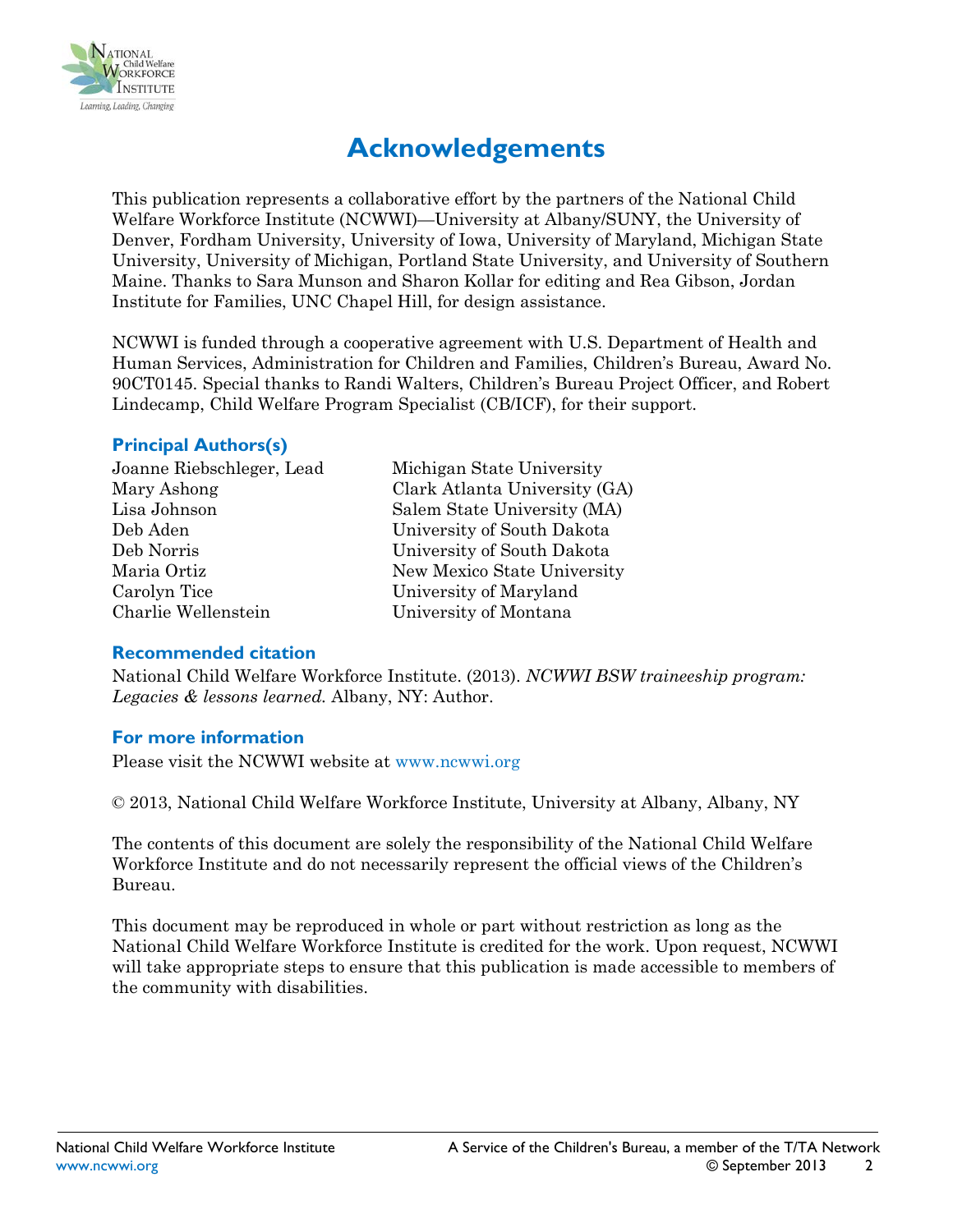

# **Table of Contents**

| $\mathbf{I}$ . |  |
|----------------|--|
| II.            |  |
| III.           |  |
|                |  |
|                |  |
|                |  |
|                |  |
|                |  |
| IV.            |  |
| $V_{\cdot}$    |  |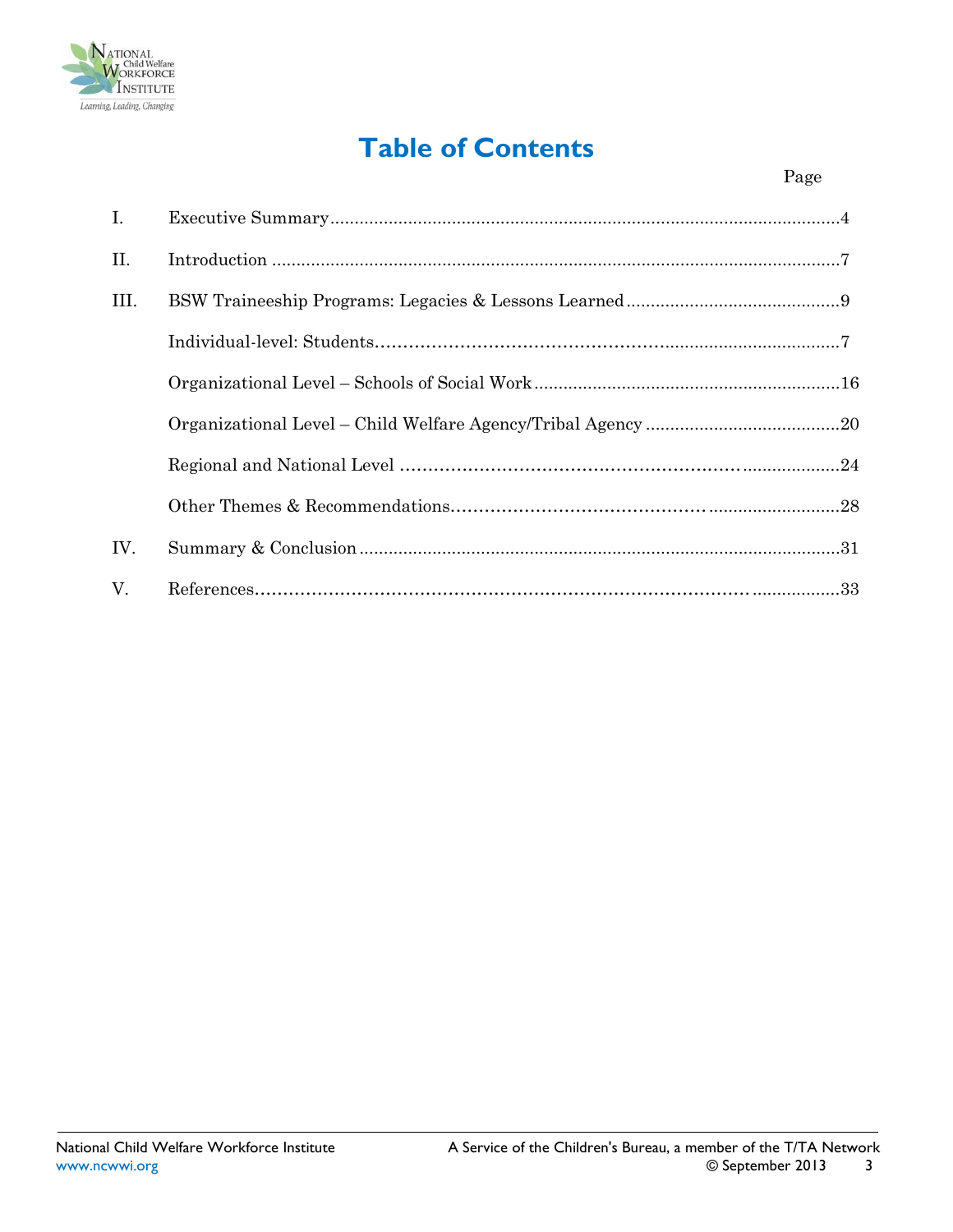

# <span id="page-3-0"></span>**I. Executive Summary**

**Theme 1 – Start Early:** Begin the processes of planning and implementation of the child welfare workforce development project as soon as possible. They said it works best when there are existing collaborations or networks to build upon so that the universitycommunity groups can move into action phases quickly.

**Theme 2 – Build Bridges:** This was one of the most strongly emphasized recommendations of the BSW traineeship programs. Traineeship projects require the ability to consider not only system level changes, but the links or "bridges" between these systems, including new and strengthened relationships. It also requires the project to understand the development of student skills and entry to employment. The responsibilities of social work educators extends beyond graduation into support for alumni during the first two years post-graduation and inclusion of alumni as leaders in future workforce development processes.

The links among the internal and external parts of traineeship programs (curriculum, field, administration, community field agencies, communities, and policy planning) are highly complex. To execute the project requires multiple pathways of coordination and collaborative change. To make inroads in one area often requires extensive coordination with other components of the project.

It is important to note that one does not build a bridge overnight, let alone a network of bridges. Those who set about to focus on social work education as a vehicle for a strengthened child welfare workforce must realize that it will take a long time to complete the work, and it is important to recognize and celebrate smaller steps of development. The project is built one part of a bridge, one bridge, and one network at a time. These small steps move the work forward.

**Theme 3 – Rev Up Resources:** It takes resources to engage in this work. Some of these are substantive resources such as program funding and faculty release time, while others are collaboration and social support resources. For example, student support is important for child welfare traineeship participation and can include access to housing, transportation, and social support for navigating new learning experiences in child welfare settings. There is also a need to help advocate with community agency colleagues for sufficient staffing, access to bilingual staff, and opportunities for trainings directed toward new and long term hires.

**Theme 4 – Value Diversity:** Continued attention must be paid to building a more diverse workforce, as well as a workforce that is well educated for working with diverse people.

**Theme 5 – Be Innovative:** BSW traineeship programs provide opportunities for true innovation. Examples include a new Spanish social work child welfare specialization, as well as a rotating child welfare field placement model. Future planners and educators must continue to take risks and support true innovation that can be demonstrated with new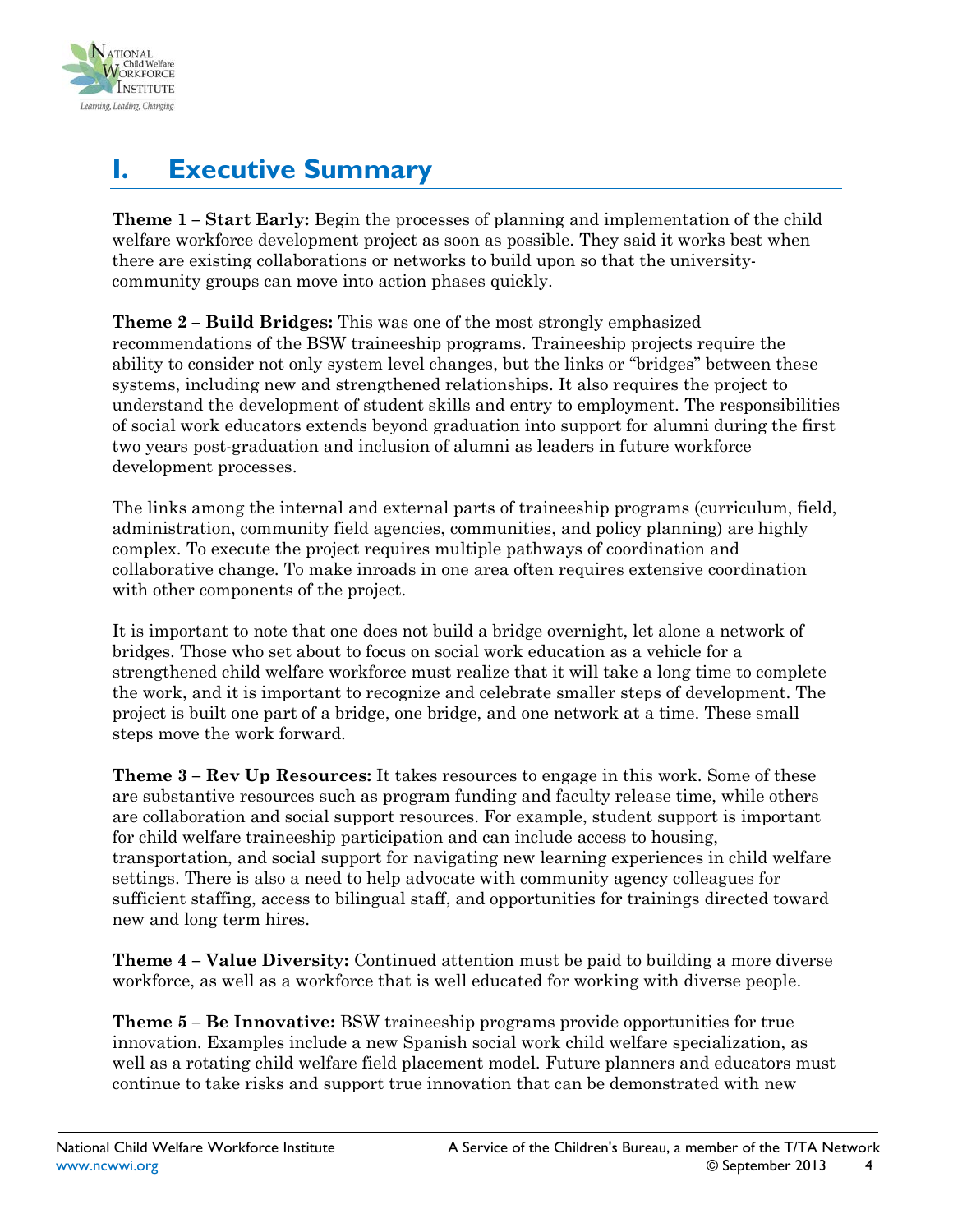

courses, curriculum processes, field sites, collaborative trainings, and other products and processes.

**Theme 6 – Recognize BSW Goodness of Fit:** The majority of child welfare agencies will hire new workers who have undergraduate degrees. Child welfare workers can be better prepared when they use generalist practice skills including generalist multiple system interventions that utilize strength-based client characteristics. Within multiple system interventions, students can work directly with children at risk of out of home care, parents, kinship care providers and other community services agencies. Students can also be prepared for entry level macro practice so as to begin to affect system and policy change. Their skills in procuring and linking people with community resources are essential for child welfare practice with families living in poverty and those with multiple resource needs.

**Theme 7 – Keep Going:** The five years devoted to this project are only the beginning of a longer term process of change. The work has been started (theme one), some of the bridges are built (theme two), diversity processes are enhanced (theme four), and innovations are well underway (theme five). There is a need for continued instrumental and collaborative social support for continuing the journey toward strengthening social work education (including traineeships) toward a child welfare workforce that is skilled and retained over time.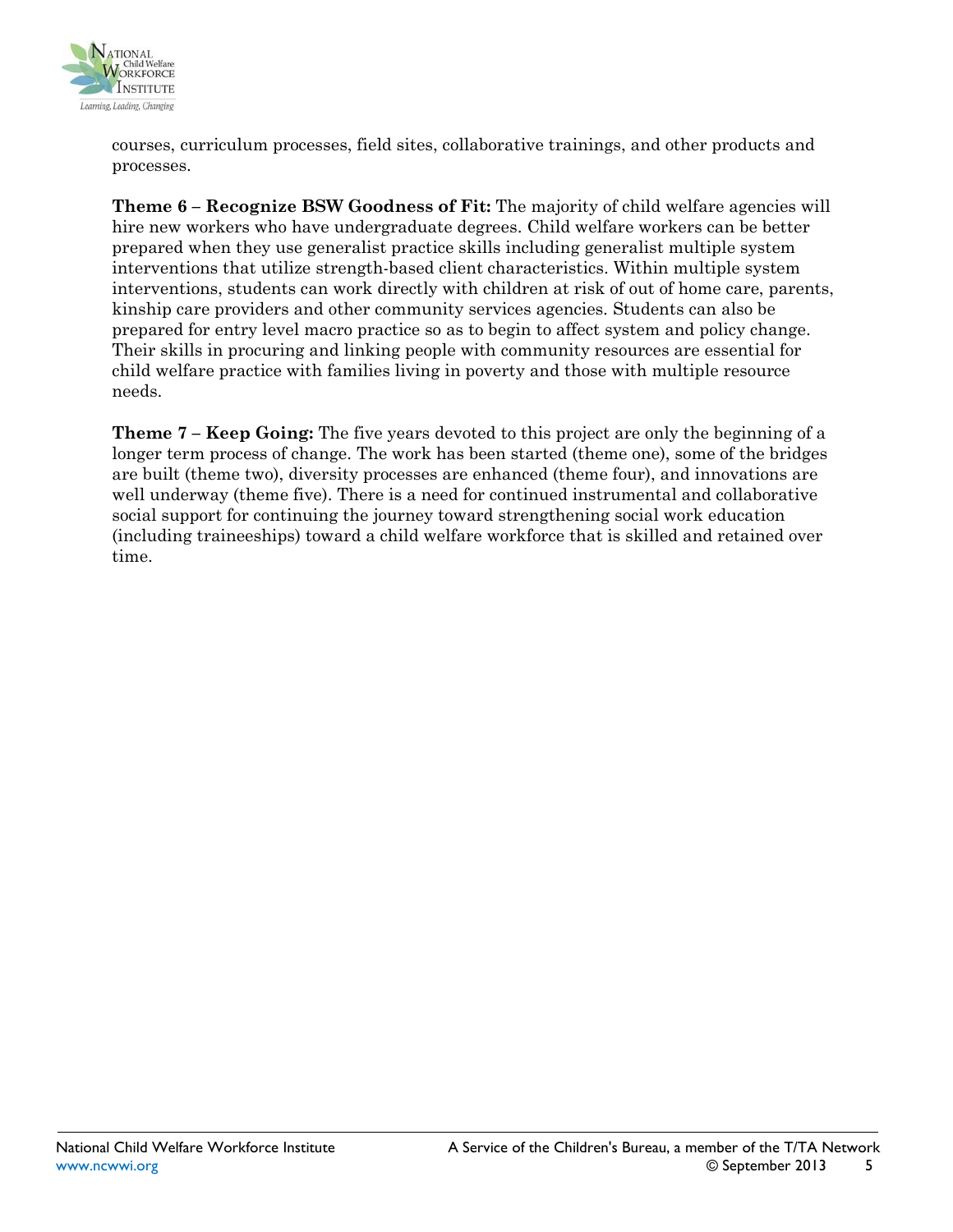

# <span id="page-5-0"></span>**II. Introduction**

In 2008, the Children's Bureau funded the National Child Welfare Workforce Institute (NCWWI) to build the capacity of the nation's child welfare workforce and improve outcomes for children, youth and families through activities that support the development of skilled child welfare leaders in public and tribal child welfare systems, and in private agencies that are contracted by the state to provide case management services that are traditionally provided by the public child welfare system. To achieve this, NCWWI launched three major training initiatives: one for mid-managers, one for supervisors and one for students – the Traineeship program.

The purpose of the NCWWI Traineeship program was to support professional education for current or prospective child welfare practitioners in accredited BSW or MSW programs. A major goal for the Traineeship program was to develop educational experiences that would teach and reinforce core competencies in areas of child welfare practice and leadership. Trainees were expected to participate in a field placement at a child welfare agency, enroll in relevant courses to prepare for professional service and leadership in child welfare, and work in a child welfare agency upon graduation. Traineeship schools were expected to innovate and improve their child welfare curricular offerings and were encouraged to provide additional supports for trainees to support completion of degrees and retention in the field. The traineeship program needed to be particularly attentive to addressing diversity within the workforce, local agency workforce needs, preparing future leaders, and understanding systems of care principles.

Twelve Traineeship programs were funded: 5 BSW, 3 joint BSW/MSW and 4 MSW programs.

#### The **NCWWI BSW Traineeship Programs** were charged with:

- Creating a legacy document that captures innovative and successful strategies used by the BSW Traineeship Programs at multiple levels, especially "lessons learned" that may help others developing future child welfare workforce projects.
- Applying "lessons learned" data to multiple system linkages and levels, including students, schools of social work, child welfare agencies, and regional/national areas.

The document is organized by domains using a system focus and provides recommendations based on successful innovations and strategies that were common across NCWWI's BSW traineeship programs at the individual student level, at the organizational level for schools, at the organizational level for agencies and tribes, and at the regional and national level.

In each section, the perspectives of the BSW traineeship programs' leaders are noted in italics.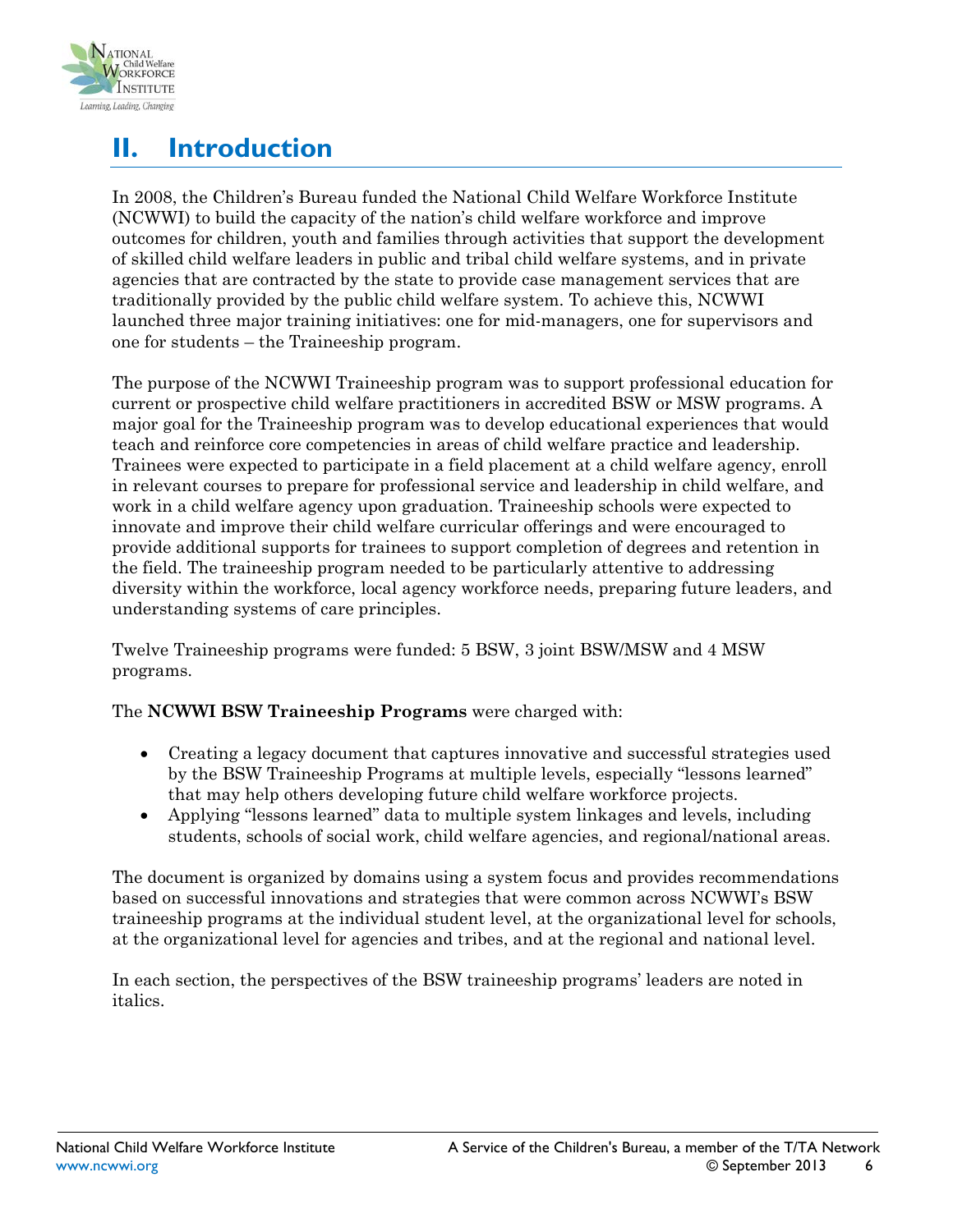

## <span id="page-6-0"></span>**III. BSW Traineeship Programs: Legacies & Lessons Learned**

The main themes of our collective legacies and lessons learned are incorporated in the system level analyses that follow. The systems include individual level (Students), Organizational level (School of Social Work), Organizational level (Child Welfare Agency/Tribal Agency), and Regional and National levels.

### **Individual Level: Students**

#### <span id="page-6-1"></span>*1. Recruitment & Selection*

One of the most important things the BSW traineeship programs learned was that recruitment should be started as *early as possibl*e. Selection must be guided by a set of student characteristics and procedures. Utmost, the student needs to be *interested* in working in child welfare. There needs to be a clear plan and process for screening and selecting traineeship students. This should be set up well ahead of time. Additionally, it works best to expose all social work students to child welfare practice within mainstream courses and all-student invited educational events. Examples include:

#### \*Clark Atlanta University (CAU):

*Faculty talked with social work students about child welfare traineeships in early program courses such as Introduction to Social Work and Social Welfare Policy. The purpose was to help students get a beginning understanding of child welfare. Many students had inaccurate and/or negative misperceptions about child welfare practice. CAU faculty showed students a realistic job preview video produced by the University of Denver about what it is like to be a child welfare worker* 

*In addition, this historically black university provides traineeships to African American students who represent every region of the country. Thus recruitment included African American students. Another goal was to increase students' cultural competencies for working with African American children and families.*

#### \*University of South Dakota (USD):

*USD faculty reviewed student transcripts to identify courses that addressed working with children and families, scanned the student's personal statement (part of the program application process) and examined volunteer/paid experiences involving work with children and families. These three actions provided additional self-reported assurance of commitment to the student's traineeship application. Points were awarded according to the classroom preparation, personal statement, and volunteer or paid experience involving children and families.*

*The USD project particularly emphasized increasing cultural competencies of students who are working with Native American children and families. They worked with Tribal communities to recruit Native American students.*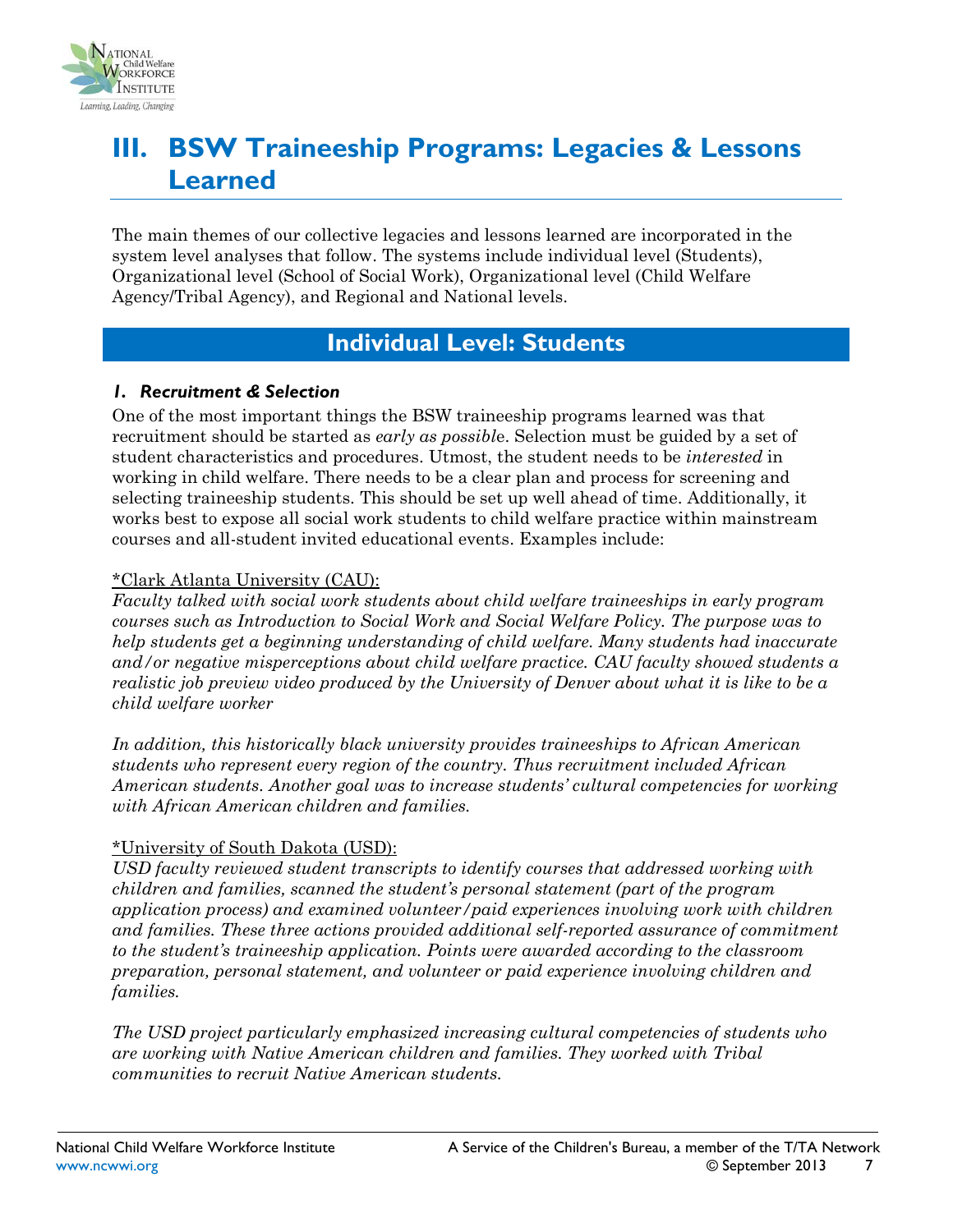

*The program exposed all USD social work students to child welfare, resulting in a 20% increase in students' interest in working in child welfare. This traineeship project was created to allow students to join the traineeship project for one semester of support during their field experience because many students get excited about child welfare during their program. These students take additional classes and are invited to sit in on the webinars with the full time trainees. Each year the number of field-supported trainees grew.*

#### \*University of Maryland (UMD):

*MSW and BSW traineeship stipend students were recruited from Maryland's historically black colleges and universities. The traineeship program had a specific focus on retention in urban child welfare practice settings (NCWWI, 2012).* 

*With a goal to increase retention in urban child welfare systems, the process began with a thorough and realistic practice screening process during student recruitment. In these screening sessions, students received detailed information about the nature of public child welfare services, responded to a realistic job preview video, completed a self-evaluation of their "fit" with public child welfare mission and requirements, and discussed values related to family-centered practice in child welfare. Project faculty members observed the process and recorded responses to assist in the selection of trainees.* 

#### \*University of Montana (UMT):

*The University of Montana recruited Native American students and prepared child welfare trainees/scholars for culturally competent practice with Native American children and families including an emphasis on child welfare practice in rural settings. Additionally, UMT offered specific recruitment and selection information:* 

- *1. Developed a trusting relationship with the public and private child welfare systems. Supervisors from the local child welfare office were part of the screening and selection committee.*
- *2. Current and past students were key ambassadors and were invited to classes and to meet individually with interested students.*
- *3. The Administrator of Montana's Child and Family Services Division presented to undergraduate classes. The presentation content included child welfare as a career.*
- *4. Screening of students is a process. Students need consistent input and evaluation throughout their academic career.*
- *5. Hired two Cultural Consultants to support recruitment of students from Tribal communities and to help retain these students while they attended the University. The consultants are assisting the school with developing relationships with the Blackfoot Tribes Child Welfare Services (NCWWI, 2012).*

#### *2. Avenues for Student Support*

Students need to be connected with a lot of services and someone has to have the time and charge to make these connections. This requires traineeship programs to have a program coordinator who is different from a faculty advisor, field instructor or liaison. The coordinator links the traineeship program with students, the social work program, field sites, and the community. This person functions as a navigator, linking students with NCWWI program staff, webinars, meetings, and university student services.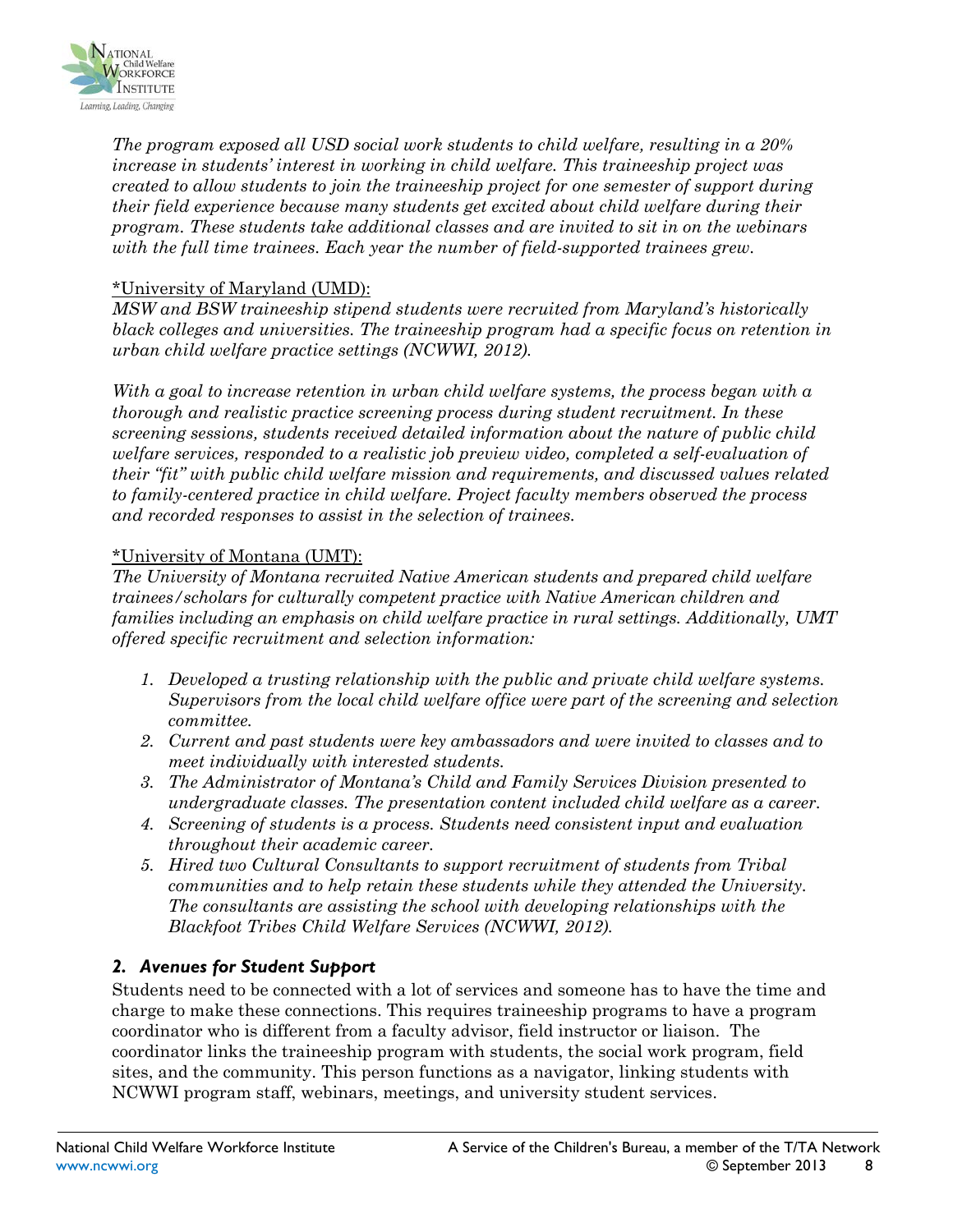

### *3. Field Experiences: Facilitating Factors & Barriers to Overcome*

There are many benefits to exposing students to a variety of child welfare work settings. Field experiences in child welfare settings increased student exposure to the child welfare profession in ways that were more accurate and "real" portrayals of the field. Further, agency supervisors' experiences with social work students made positive impressions.

#### *Facilitating Factors:*

#### \*Clark Atlanta University:

*CAU exposed students to public and private child welfare providers at local, state and federal levels by using an innovative field model. Students rotated across state child welfare, private child welfare, and federal child welfare oversight agencies.*

#### \*University of South Dakota:

*USD developed new relationships that facilitated innovative field placements in Native American communities. This often included Native American students.* 

*The USD Project was able to partner with Oglala Lakota College (OLC) and provide stipends for their students who stay on the reservation, participate in shared classes with the USD trainees and complete their field work in tribal child welfare agencies. It is the hope of the project to have USD & OLC students placed together in state and tribal CPS offices in the future.* 

#### *Barriers to Overcome:*

#### \*Salam State University (SSU):

*SSU had some challenges in getting a mentorship program going. BSW Scholar graduates were matched with graduates of the Massachusetts Child Welfare Institute MSW Fellowship. This mentorship program developed to provide support around the following challenges and needs identified by new workers: court testimony, child removals, time management, selfcare, organizing/managing paperwork, workload expectations, managing office politics, and the need for a 'go to' person other than the supervisor. Students also learned about developing a 'thick skin' and became aware of having been protected as a student.* 

#### \*New Mexico State University (NMSU):

*At the beginning of the project, the agency professionals did not always understand the importance of placing NMSU stipend participants with workers who were able to serve Spanish speaking families. One student was placed with a worker who did not speak Spanish so that student did not have the opportunity to be challenged by having to communicate in Spanish with clients. Additionally, although there are some bilingual workers in the community, there is a need for standards of practice. Bilingual workers who serve Spanish-speaking clients may be highly proficient or may barely know how to have simple conversations. Our students have been challenged to develop a great deal of bilingual ability. When our alumni enter the child welfare field with increased capacity to serve Spanish speaking clients, services will be more culturally competent. These traineeship*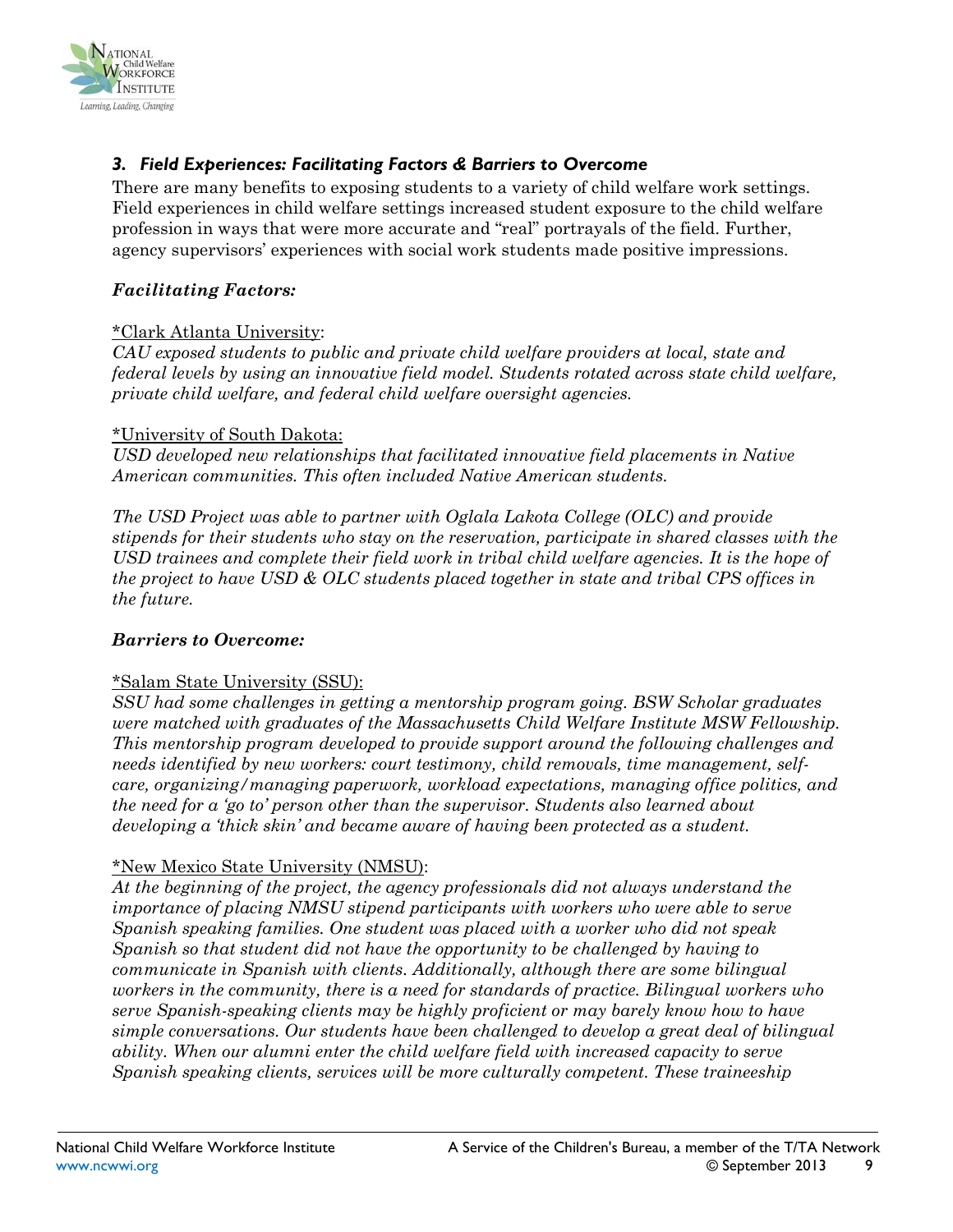

*alumni will hopefully mentor the next generation of students once they are able to supervise social work student interns.* 

#### \*University of South Dakota:

*Leadership changes within the universities and tribal communities were major barriers that were overcome through the reliance on strong relationships. USD continues to struggle with housing in the rural and reservation areas of the state and continues to address these issues.*

#### \*University of Montana:

*Barriers included: (a) finding available, experienced and skilled practicum supervision was an issue at times, due to workload in the public child welfare system; and (b) agency turnover also resulted in a lack of available supervision and experienced social workers to guide trainees. This barrier will be addressed when NCWWI graduates enter child welfare practice as they are expected to eventually become resources for enhanced supervision.* 

#### *4. Transition to the Workforce*

BSW students in the traineeship programs appeared well trained and prepared to make positive impressions and impacts within child welfare worksites, showed promise for competent child welfare practice, and were a good fit with the workforce needs of the child welfare field.

Support for new child welfare workers is critical. It is not enough to just expose students to child welfare, graduate them, and then stop being involved with them. Universities and agencies need to work together to support students through their most vulnerable time for leaving – the first few years of their initial professional child welfare employment.

#### \*University of Montana:

*The trainees were trained well and had sufficient exposure to public child welfare thus they were able to "hit the ground running" in positions immediately after graduation.*

#### \*University of South Dakota:

*USD formalized support through partnerships and a shared cost for training. The USD traineeship project has allowed the USD BSW program, Oglala Lakota College and the state Division of Child Protection Services to share training and begin the process of partnering.* 

#### \*New Mexico State University:

*The Local CYFD office supported our traineeship project and the agency showed appreciation for the students. Students who considered themselves bilingual before their participation in the project expressed surprise regarding how much they learned during the project.*

#### \*Salem State University:

*BSW programs are a natural resource for child welfare professionals. BSW students have the skills and abilities necessary to move directly into child welfare work after graduation. There needs to be a continuing dialogue between BSW programs and public child welfare agencies (e.g., the Massachusetts Department of Children and Families) regarding the*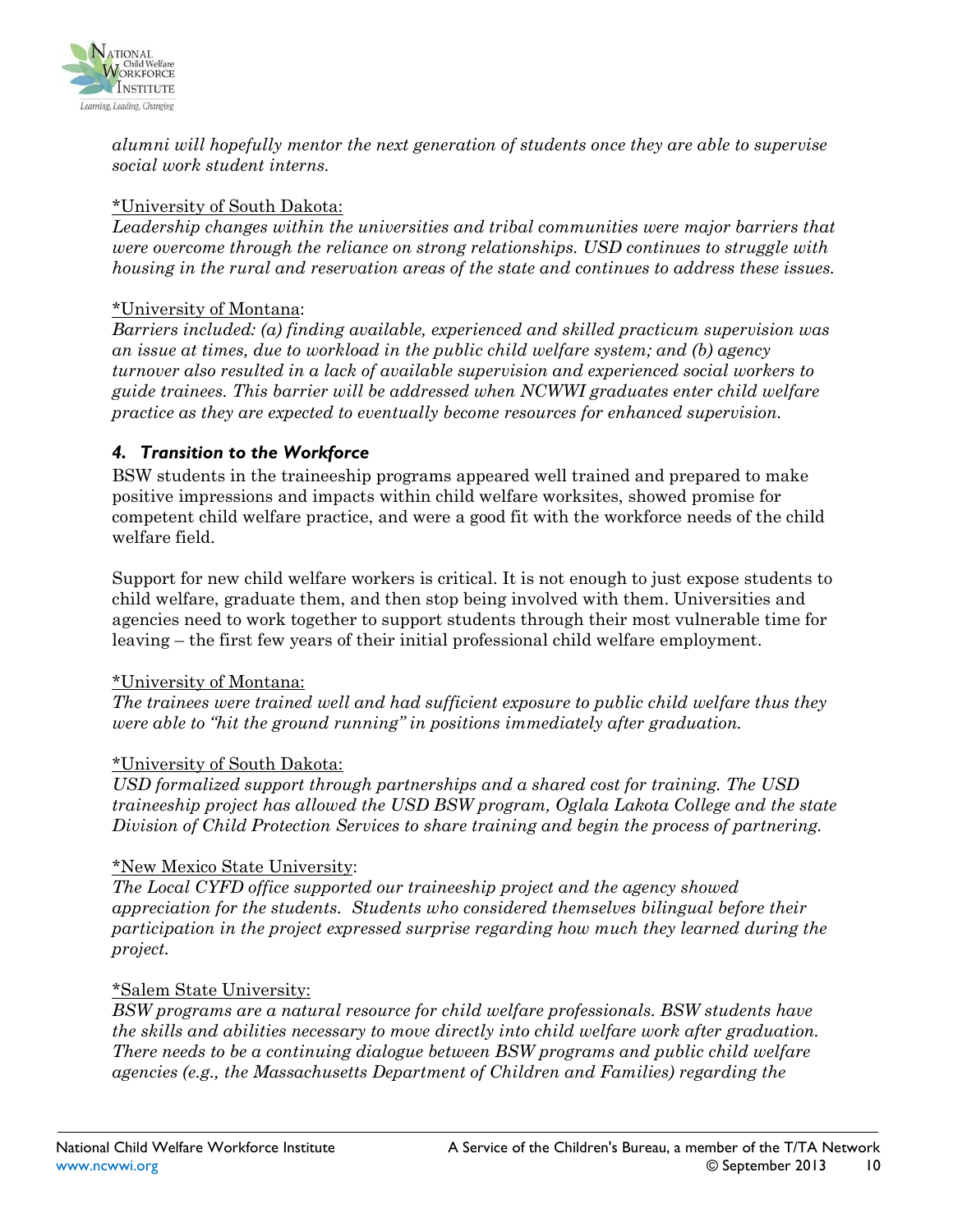

*specific advantages of hiring individuals with BSW degrees, particularly when these individuals have completed an internship with the agency.*

#### \*University of South Dakota:

*One of the innovations of the USD Project has been to connect students with professionals in the field (e.g. training together on Systems of Care approaches; have CPS professionals teaching and training in the classroom; and have students (trainees and others) participating on advisory boards for the local CPS office).*

### *5. Barriers to Transition to Child Welfare Employment*

Transition to employment was a shared concern across BSW traineeship programs. While some students were hired in their original field sites, programs reported that some of their students were having difficulties getting jobs in a time of budget cuts and leadership changes.

#### \*University of Montana:

*The UMT program "got the students fired up about changing the system" but when once they were hired, students were loaded up with work, had insufficient support, and were not encouraged to suggest change. Current child welfare has a "static atmosphere" that struggles with change and creativity can be stifled. It is important that students are prepared for this atmosphere when they go to work in child welfare agencies.*

*Because of turnover, at times, trainees who graduate do not get a chance to acclimate to the agency. In the short run, graduates provide relief to the agency but this hinders the longevity of employees. UMT faculty are having continuing conversations about this subject and are working to inform students about what to expect upon entering the agency.*

#### \*New Mexico State University:

*Although bilingual students were appreciated and there was clearly a need for bilingual social workers, there was very little effort by the agency to recruit bilingual social workers. Students who graduated had difficulties getting jobs. To combat this challenge, the NMSU traineeship program helped students prepare for the application and interview process and provided students with information about job openings through e-mail. NMSU social work educators also met with the state public child welfare agency Human Resources unit professionals in Santa Fe. The educators gave the HR professionals the names of their stipend participants and, while the HR staff did not promise to hire the students, they agreed to consider students' participation in the traineeship program as a plus, and to carefully review the students' application packets so they could at least interview them.* 

#### \*Clark Atlanta University:

*During Fall Homecoming events, the program brought together the alumni from the project to get feedback on their transition to work and their support needs. For example, reported needs were for increased quality of supervision, reduced workload, and increased salaries (NCWWI, 2012).* 

### *6. Post-graduation Supports*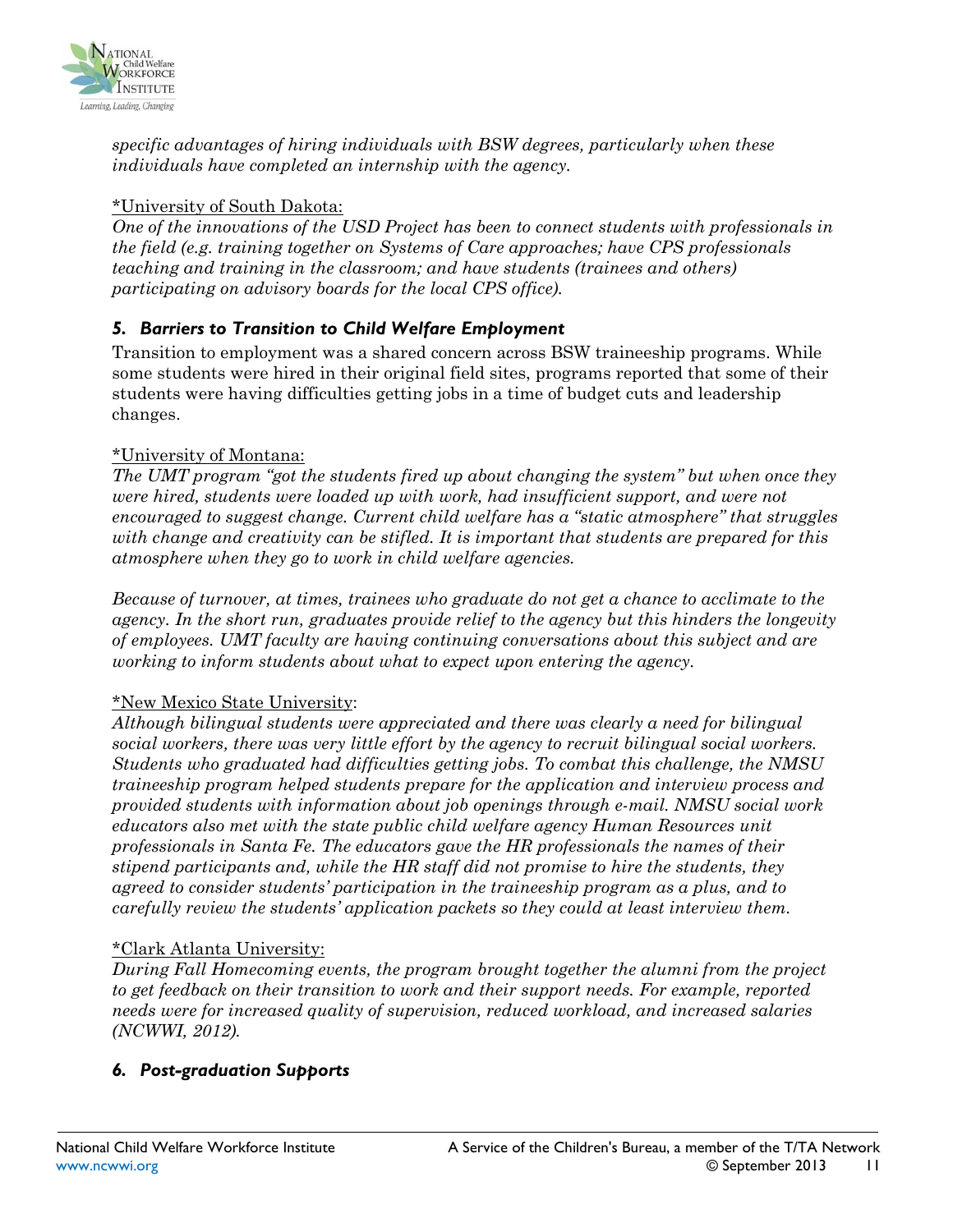

The role of the schools of social work includes more than simply educating students; they need to be part of the collaborative effort to change child welfare systems so they have the resources and the capacities to support their workers. Schools of social work must engage in extended roles with community agencies and alumni; working together for active policy and system support and change.

Traineeship projects must extend to graduates and new child welfare workers so as to support them through the first few years when they are most likely to leave child welfare practice.

#### \*Salem State University:

*Turnover of students entering employment is less of an issue than finding employment. SSU has supporters within the child welfare agencies who tend to hire NCWWI students first; however, more supporters are needed. As a result, the program recommends marketing and program promotion be done early in the project development process.* 

#### \*University of Montana:

*After graduation faculty continue to be supportive and provide mentorship for alumni. This is accomplished through informal meetings or through formal endeavors by proving clinical supervision to achieve licensure.*

*Project resources accelerated expansion of distance learning options allowing for project presence across the state. Additionally, "two plus two" partnerships have been developed with tribal community colleges (NCWWI, 2012).*

#### \*University of South Dakota:

*USD has enjoyed success with the South Dakota Division of CPS. State USD does the field experience in a full semester block placement at the end of coursework completion and, as a result of CPS increasing their paid internships in child welfare offices across the state, many students have enjoyed a state-supported internship that led to employment. Training all students in Systems of Care and with professionals in the CPS field has proven effective in professionalizing the CPS field.*

#### \*University of Maryland:

*The project surveyed traineeship alumni that were in the workforce to determine their interest in and need for training (NCWWI, 2012).* 

#### \*New Mexico State University:

*We had a number of continuing education events. We gave both our graduate and undergraduate students an equal opportunity to participate and I think that was a good thing because BSW and MSW level social workers work at different levels and our community needs both to have this kind of training.* 

### **Organizational Level: Schools of Social Work**

### <span id="page-11-0"></span>*1. Support for Faculty*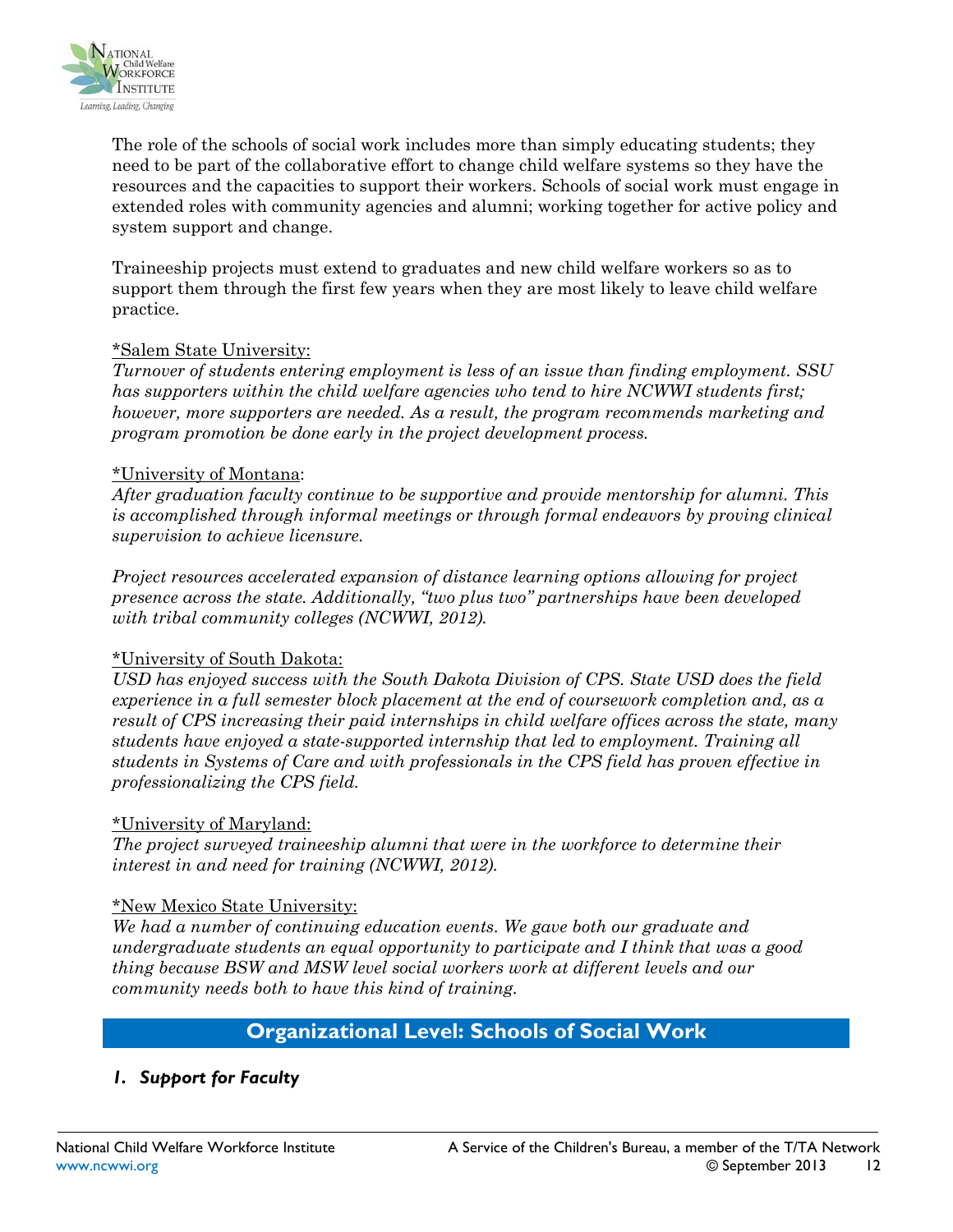

*Continuity of leadership* within and across the university is key to the success of traineeship programs. This means that there is continuity of support for teaching, resource linking, and planning/collaborating roles. These traineeship programs require a large time commitment; therefore, time for engaging in the tasks needs to be protected. It is important for program leaders to recognize faculty's hard work and progress in innovative NCWWI program development. Additionally, participants called for an understanding of the NCWWI project across the School. They recommended the School leaders ensure that they hire child welfare experts for program involvement, including those teaching child welfare content.

#### \*Salem State University:

*In order to move forward through changes in field services and administration, programs need to be prepared with strong relationships. In a transition, programs also need to make sure that the project is still connected with the Chair or Director of the Department [or School].*

#### \*Clark Atlanta University:

*When internal changes occur in a program community agencies need know that there is still a connection to the leader(s) and that there is continuity to continue to build and maintain relationships.*

#### \*University of South Dakota:

*The biggest struggle for the University of South Dakota's Traineeship Project has been leadership changes. During the award period, USD had 5 separate department chairs in social work and 3 separate Deans in the School of Health Sciences. We would like time to do the work and increased recognition for it. Leaders should recognize the work in child welfare reaches beyond service and reward the efforts appropriately within the university community and department workload documents.*

#### \*New Mexico State University:

*There is a need for all faculty involved in the project to develop a good understanding of all project requirements in case someone in the team has to leave the project, the others can step in and continue with the project without interruption or detrimental consequences. Programs should also recruit child welfare experts.* 

#### *2. Curriculum Innovation & Development*

NCWWI BSW traineeship programs developed a plethora of innovative curriculum enhancements. Selected examples include: a Spanish speaking child welfare specialization, new social work education courses, other child welfare specializations, teaching teams, rotational field models, and mentoring programs. There were numerous special trainings and events to support and child welfare staff. Often these events and curriculum changes were open to the whole student body so as to enhance a collective understanding of child welfare practice in today's world. Some schools included BSW and MSW students as well as field liaisons, supervisors, and others from the field agencies and child welfare policy planners. Examples of topics for the seminars included Systems of Care (SSU, USD), Motivational Interviewing (UMD), and a Safety Assessment Model (SAMS) that stresses family strengths and child well-being (UMT). The University of South Dakota delivered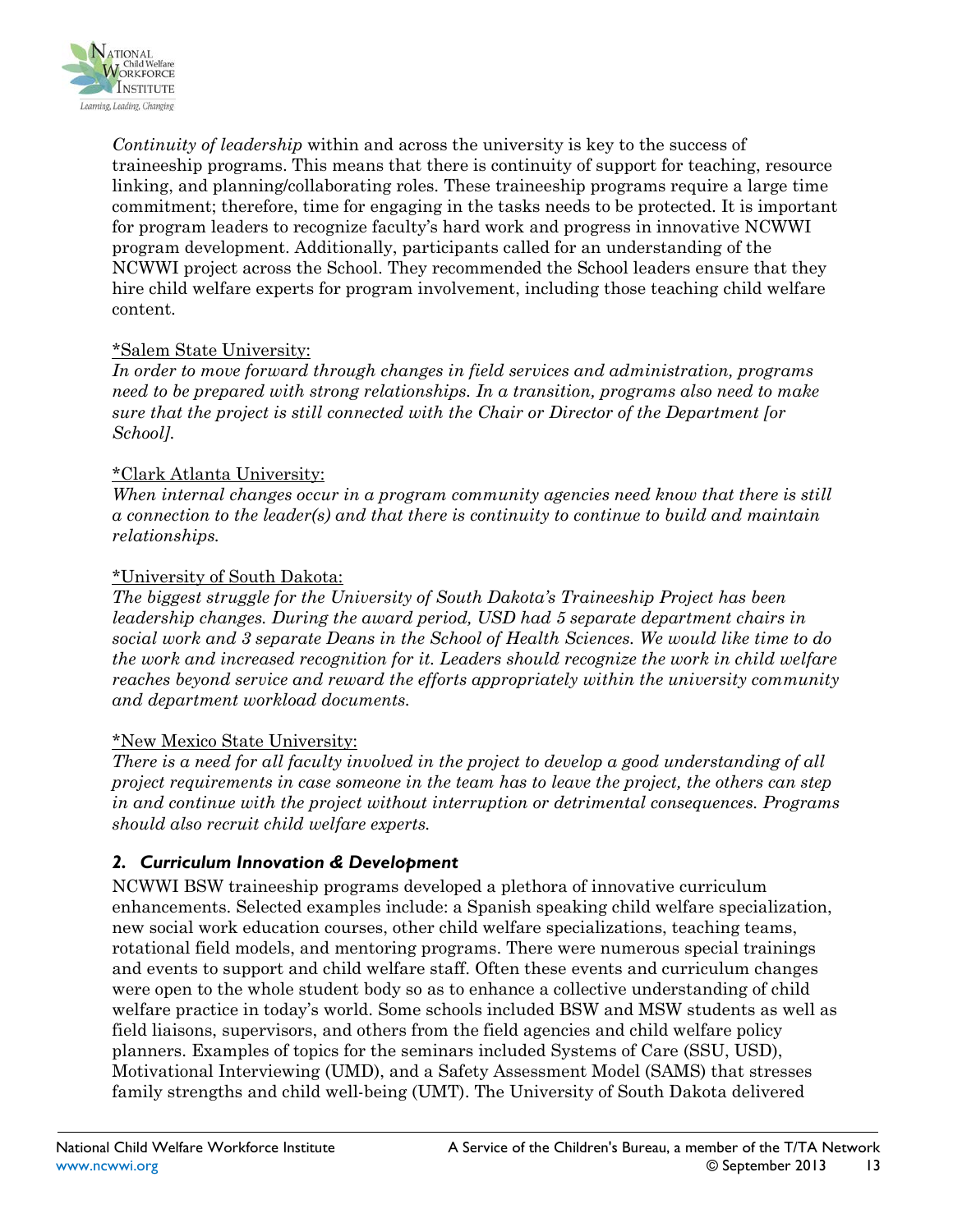

state CPS training that included topics such as intake and family assessment, cultural competency with Native families, and kinship care, foster care, and adoption services. They also conducted trainings on behavioral management and the AFCARS reporting system.

#### \*New Mexico:

*A big challenge for bilingual (Spanish/English) social work students and bilingual social workers in general is that when they work with a Spanish speaking client, the documents they had in front of them were usually in English. This meant that they were translating the written English text in their head, asked the client for information in Spanish, the client answered in Spanish, and the worker had to translate their notes to English for the client's file. This was a very challenging process and it was not likely to be completely accurate. Taking the time to translate those agency forms that are used most often into Spanish improved uniformity of services. The students translated many agency documents to Spanish and this provided more uniformity and reduced the amount of time required to think through the translation process. Having the forms in Spanish also helped because if the family were literate, the form was shared with the family, so they saw what the worker was asking.* 

*The NMSU social work education traineeship project consisted of: 1) an immersion course to get students to develop and practice child welfare and social work terminology in Spanish, 2) a field experience where students had to complete all assignments in Spanish, and 3) discussions of their field experiences conveyed in Spanish during a practice seminar course. The program had both graduate and undergraduate student participants. A child welfare course was developed in Spanish to provide students the opportunity to develop and practice the legal, health, child welfare, and mental health language used in the child welfare system. Students were placed with Spanish-speaking field instructors and field seminars were conducted in Spanish (NCWWI, 2012).*

#### \*Salem State University:

*SSU developed a new hybrid (some content online, some content face to face) System of Care course. The SSU traineeship program worked with three social work education programs for collaborative field settings and some shared coursework. This was the first and only crosscampus collaboration regarding a specific curriculum topic. Cooperation was easily obtained, but collaboration was made difficult by the fact that there was no existing infrastructure and one of the institutions was involved in major shifts in the oversight of their BSW and field education programs. We worked through this challenge by developing good working relationships and maintaining contact.*

#### \*University of Maryland:

*UMD hosted an intensive two-day training for field instructors and traineeship students in motivational interviewing to develop skills for engaging families served by the child welfare system. The training used standardized cases. Live supervision was utilized and training interviews were taped so that students obtained additional clinical supervision feedback (NCWWI, 2012).* 

\*University of Montana: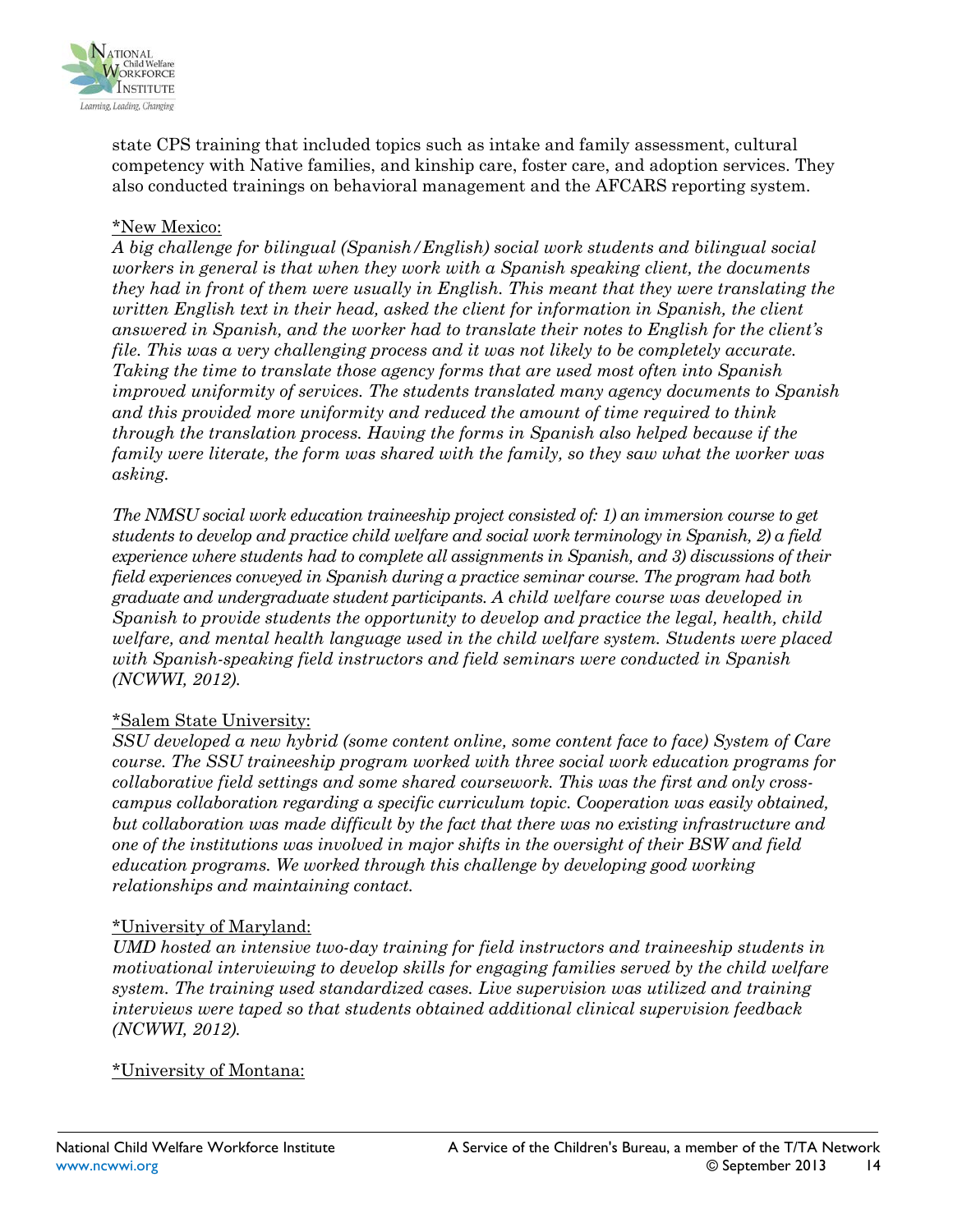

*UMT developed on-line versions of two existing courses and a new on-line course on trauma informed practice. The on-line courses reached trainees in rural areas and enhanced course enrollment flexibility for students.* 

*Student learning teams were used to support students. Teams consisted of the students' advisors and others. The team met twice per semester. They discussed tough situations, celebrated successes, and supported student learning. They also addressed secondary traumatic stress in the child welfare workforce (NCWWI, 2012).* 

#### \*University of South Dakota:

*USD established a Specialization in Child Welfare. In addition, a new "Social work with Native Children and Families" course will now be required in the BSSW program.* 

*Field students were trained in "Circle of Courage: Reclaiming At-Risk Youth" an indigenous model of community and individual care. There was a lecture by Dr. Suzanne Cross from Michigan State University on historical trauma. This occurred along with a performance of "The Great Hurt: A Readers Theatre"; this is a performance by the faculty of the College of Saint Scholastica.* 

#### \*Clark Atlanta University:

*Students completed a unique rotational field placement. They experienced three different professional child welfare settings. Across one academic year, students were placed in a private nonprofit organization (6 weeks), a public agency (12 weeks) and a federal regional office (6 weeks).*

#### *3. Incorporation of Child Welfare Competencies*

Child welfare competencies were built into students' course and field learning experiences in the BSW traineeship projects.

#### \*University of South Dakota:

*The USD child welfare course concentrated attention on the competencies of the field. The attention to specific competencies within the designated class worked well. For example, overarching perspectives and models were taught within practice and theory classes including: Strength's Based Practice approaches, Systems of Care, Family Group Decision Making, and Mediation Skills.* 

#### *4. Role of the Field Department*

Field departments are "absolutely essential" for developing child welfare traineeships. Many of these contributions are found throughout this report, including in curriculum content (above).

#### \*University of South Dakota:

*The inclusion of the Field Director was critical to the USD traineeship project. Trainees were placed only in NCWWI appropriate agencies and the rural and reservation placements could not have happened without active Director of Field outreach and partnerships.* 

#### *5. Role of the SSW Administration*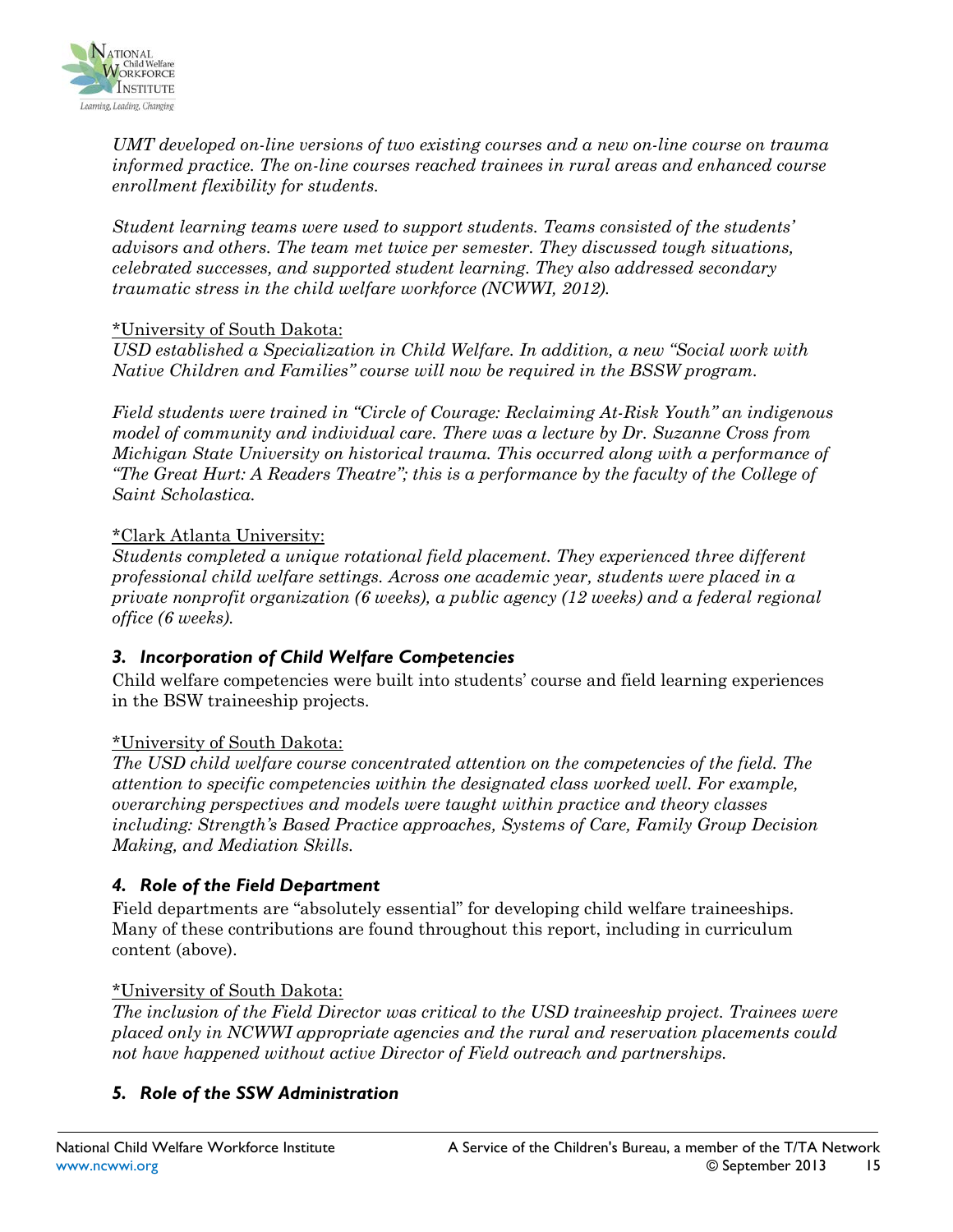

As noted above, continuous and supportive administration is essential to executing a BSW traineeship project.

#### \*Salem State University:

*Ensure the program has organizational support from the Chair and Dean. Get the understandings of support in writing and with some bite behind them so faculty have the time, support and finance necessary to do the program well.*

#### **\***University of South Dakota:

*Administrative support is vital to the sustainability of partnerships made possible through the traineeship project. Recognize the work in child welfare reaches beyond service and reward the efforts appropriately within the university community and department workload. Administrative support translates into a number of activities:*

- *Release time for faculty to coordinate State CPS, university and Tribal CPS and university efforts.*
- *Continued financial support for joint trainings between students and professionals.*
- *Additional funding for travel for rural/tribal field placements and face to face meetings of stakeholders and consumers of service.*
- *Financial support for faculty to continue to work nationally with traineeship networks, tribal communities and experts.*

### **Organizational Level – Child Welfare Agency/Tribal Agency**

#### <span id="page-15-0"></span>*1. Recruitment & Selection of Field Instructors*

Recruitment of field instructors begins with leveraging faculty networks and asking existing field instructors who they would recommend for new field instructors. This allows traineeship program staff to draw upon the professional networks of existing field instructors. Some contacts for possible field instructors were drawn also from university hosted trainings that included field instructors, students, and child welfare workers who were not (yet) field instructors. Finally, some schools of social work directly educated new public child welfare workers who could eventually be seasoned enough to serve as field instructors.

The BSW traineeship programs worked towards increasing the diversity of the students and people served in internship settings, such as people who are African American, Native American/American Indian, and Hispanic/Latino. For example, many established relationships with agency and community leaders where prospective field instructors lived and/or worked. Schools hosted training events that helped bring together students, existing field instructors, and child welfare workers who may be interested in becoming field instructors.

\*University of South Dakota: *USD hosted system of care trainings that included state of South Dakota child welfare workers.*

\*University of Montana: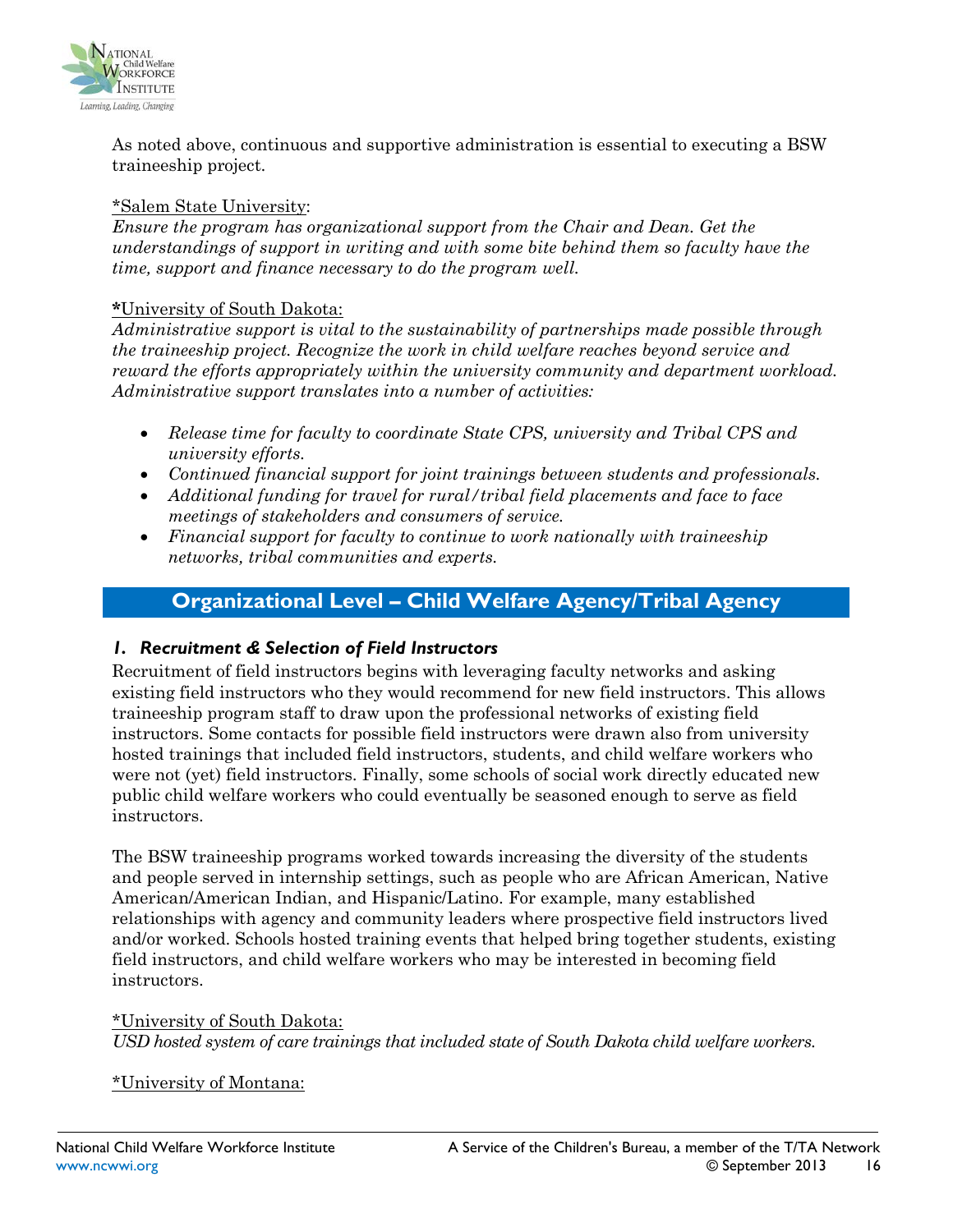

*UMT was fortunate to have the National Native Children's Trauma Center on campus. Our PI worked extensively with the Center. His work improved understanding of child welfare work with tribal communities and helped create new partnerships.*

#### \*University of South Dakota:

*USD was very fortunate to have professionals in the field eager to work with students, especially Child Protective Services professionals. Matching student to agency is a key strategy in recruiting field instructors. Rural, reservation and CPS Field Placements covering itinerate offices are best facilitated by matching students to the challenges of their environment. There are some students who ought never to be placed in small towns where access to shopping and recreation may be 3-4 hours away. Additionally placement in areas that service itinerate offices should never be done during the winter months of spring semester. Pairing students in remote rural placements is a good strategy because placing the appropriate student in the "best fit" agency is an excellent way to recruit field instructors.*

### *2. Nature & Range of Field Placements*

Students' exposure to child welfare practice may contribute to a better trained and longer retained child welfare workforce. Methods of exposure often included shared university, community, and agency trainings. Students who learn about "real" child welfare are more likely to be interested in working in child welfare settings. Entering students often had negative, inaccurate, and stigmatizing views of child welfare practice. When students get balanced, strength-based, and accurate information they express more interest in working in child welfare. Further, the BSW programs' emphases on students of color offers hope for increasing minority workers in child welfare. This could contribute toward more culturally competent child welfare practice.

#### \*Clark Atlanta University:

*CAU used an innovative new internship rotation model. Traineeship students were placed in regional private child welfare agencies, state public child welfare agencies, and a federal public child welfare policy unit.*

#### \*University of Maryland:

*University of Maryland (UMD) placed students in urban, high risk communities so as to potentially increase the number of social workers who would continue to work in agencies that service the area.*

#### \*University of South Dakota:

*Training professionals and students together has opened many doors and avenues for supportive partnering.* 

#### *3. Agency Support for Students*

There are a number of informal and formal ways that child welfare agencies can support students. Informal exchanges between traineeship students and child welfare professionals enriched student learning experiences. Paid student internships are also a way for agencies to support students, as is prioritizing the hiring of traineeship students.

\*University of South Dakota: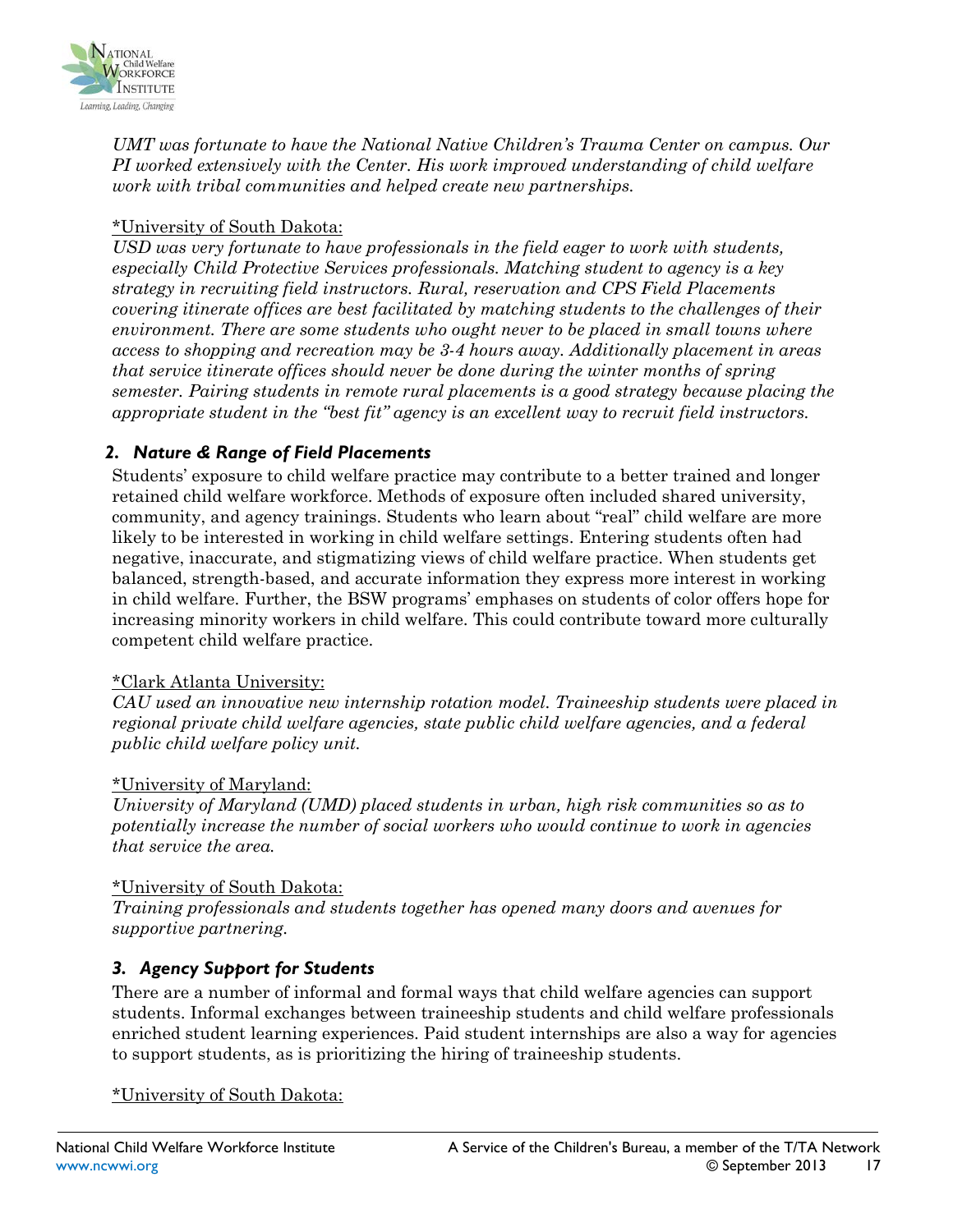

The child welfare agency professionals wanted to hire USD students in every opening. This provided the University of South Dakota more attention and a little bit of funding to reconnect and establish partnerships with results that turned heads. New CPS workers in the public state system were more and more composed of our undergraduate alumni. That is a *major outcome* of the project.

Our South Dakota Field experience is a full semester block placement. The child welfare agencies provide many training and or workshop opportunities to our students. Students also experience the full range of case management by being able to assume a small case load in the agencies. They are provided a state car and they can submit for per-diem reimbursement for being off site during scheduled work days.

Also, a lot of students' learning "took place in the hallways" when students and agency workers met for shared trainings sponsored by the USD School of Social Work.

#### \*Salem State University:

*Some of SSU area offices provided interns with group supervision in addition to individual supervision. Group supervision, when BSW and/or MSW students are together in groups from different schools, is very helpful and is a positive support for students. Agencies also support students by encouraging attendance at trainings.*

*BSW Scholar graduates are matched with graduates of the Massachusetts Child Welfare Institute MSW Fellowship program. This mentorship program was developed to provide support around the challenges and needs identified by new workers. These included court testimony, child removals, time management, self-care, organizing/managing paperwork, workload expectations, managing office politics, and the need for a 'go to' person other than the supervisor, as well as developing a 'thick skin' and the awareness of having been protected as a student.* 

### *4. Facilitating Factors & Barriers within the Agency*

Relationship "bridges" are a way to overcome many complex systemic barriers that can interfere with innovative practice development in field sites. Some of these included natural linkages that emerge from shared trainings between faculty, students, and child welfare professionals.

#### \*University of Montana:

*The current public child welfare administrator in MT has been very receptive to UMT offers to assist with grants, help prepare legislative testimony, and provide training. In addition, it is the hope of the UMT traineeship program that a workforce study will give the public child welfare agency insight and methods to curb turnover and thus improve the climate for both workers and trainees.* 

#### \*New Mexico State University:

*Students contributed to major change impacts at the agency when they were able to better communicate with Spanish-speaking families. Also, many agency materials were translated into Spanish. An example is the foster family application form which could play a role in increasing the chances of recruiting Spanish-speaking foster families.*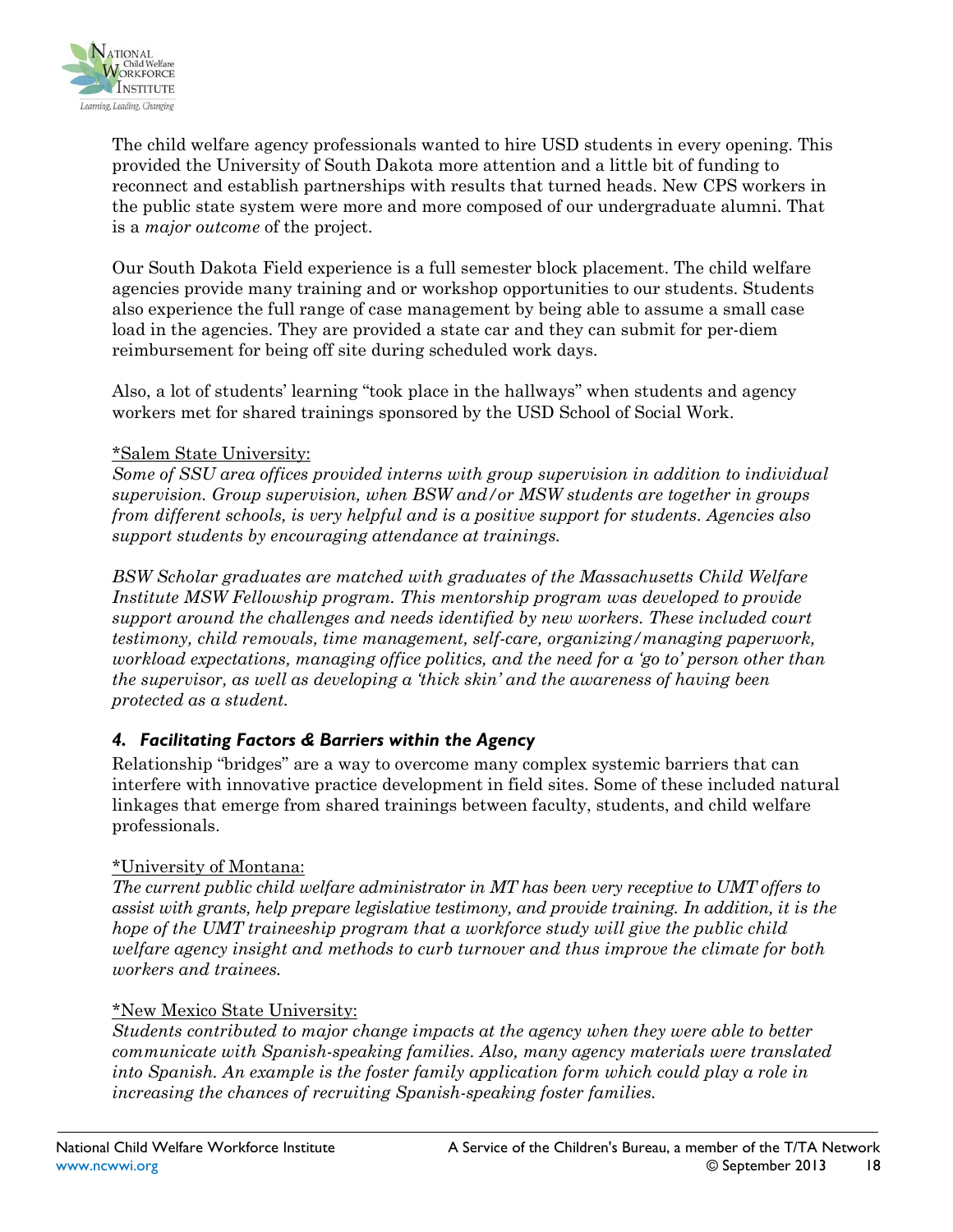

#### \*University of South Dakota:

*The University of South Dakota hosted shared trainings in the agency sites. The more they shared trainings, the more open the state Division of CPS staff was in regard to distributing information to state CPS workers from the NCWWI website. This was a big step in the state opening themselves to any type of university intervention in the field.*

*In an effort to address the barriers of public child welfare heavy workload and bureaucracy limitations schools and agencies should work together to make inroads in policy and practice and work together to use advocacy skills as social workers.* 

### **Regional & National Level**

#### <span id="page-18-0"></span>*1. Collaboration Challenges & Opportunities*

The best collaborations are with child welfare professionals, other community services providers, and community residents, including children and families served by the child welfare system. The BSW traineeship programs built new and stronger linkages with people, agencies, and communities.

#### \*Salem State University:

*SSU engaged in productive collaborations with other schools of social work and with the Massachusetts State Department of Children and Families, as well as several local offices. These collaborations allowed the traineeship program to make some progress in demonstrating the value of hiring BSW graduates who completed their internships at DCF. SSU built a regionally-based application and selection process that included representatives from each partner educational institution, the MA Child Welfare Institute, and the local DCF offices at which the students would be interning.*

#### \*Clark Atlanta University:

*We used rotating field internships across local, state, and federal level child welfare settings, as well as in both public and private child welfare agencies. Much collaboration took place among university and community members (and students!) to make this rotation model work.*

#### \*University of South Dakota:

*We need to take advantage of the community college pipeline. There is a need for increased information from community colleges (especially colleges with human services programs) regarding the types of field internships students may complete before entering undergraduate programs. Forging stronger connections with community colleges creates an opportunity to begin recruiting future child welfare workers at an earlier stage of their education.* 

#### *2. Benefits & Impact of Partnership with NCWWI*

Partnering with the NCWWI provided a stimulus for building new infrastructures and innovations many of which are likely to be sustained. The message was, "Once a bridge is built, it is likely to stay in place for some time." The NCWWI program e*xtended the linkages*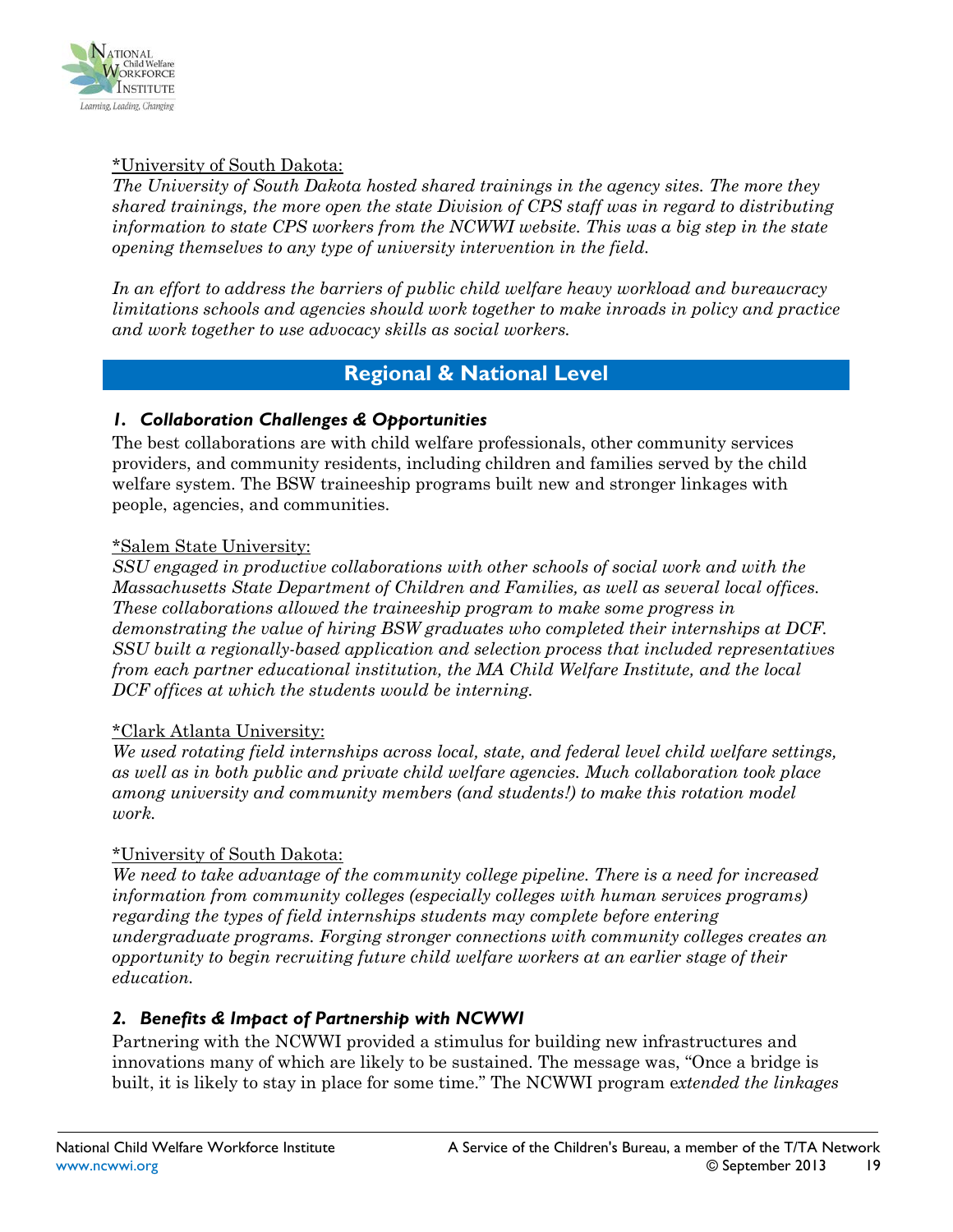

among stakeholders. One participant said, "The bridges kept getting longer and longer" (as more and more stakeholders began to come together).

The BSW traineeship programs *learned and re-learned the importance of relationships and resources* through their interactions with NCWWI*.* They learned how complex it is to begin to make paradigm changes across networks of educational and services systems. They reported that they also re-discovered that change takes a long time and strongly emphasized the need for a *forward and collective vision t*o keep educators and child welfare professionals on a unified developmental pathway.

#### \*Salem State University:

*SSU developed a three-school model of collaboration in MA. This helped really strengthen the relationships.*

#### \*University of Montana:

*UMT worked closely with tribal and rural community leaders. NCWWI supported momentum to help the program further enhance their internship links with tribal programs and rural programs.* 

#### \*New Mexico State University:

*NMSU was able to develop a child welfare course in Spanish and gave our students two semesters of direct practice experience with Spanish-speaking clients. NCWWI funding was instrumental in helping NMSU faculty developed a Spanish language child welfare traineeship specialization. Educators recruited bilingual (Spanish/English) social work students and helped them to increase their bilingual capabilities by providing them the opportunity to become familiar with the technical Spanish language relevant to child welfare. This project allowed educators to embrace the cultural and linguistic diversity of the students. It also helped students to increase their knowledge and skills so they can go back to their community and more effectively serve families in need.*

#### \*University of Maryland:

*UMD was able to strengthen their mission to prepare social workers for practice in urban areas. NCWWI helped support enhanced efforts to prepare students to work in high risk, urban areas which can contribute to better child welfare workforce retention and more culturally competent services with urban residents.*

#### \*Clark Atlanta University:

*NCWWI was the stimulant for development of an innovative field rotation model, i.e., placements of social work students in regional private child welfare agencies, state public child welfare agencies, and a federal policy making child welfare unit.*

#### \*University of South Dakota:

*USD increased collaboration with tribal leaders and members, including Indian Child Welfare agencies. Shared trainings involved child welfare professionals, field liaisons, field supervisors, policy makers, and educators which provided opportune times for students, faculty, and child welfare workers to discuss issues and strengthened linkages with tribal services (NCWWI, 2012). Additionally, resources from NCWWI were shared with everyone*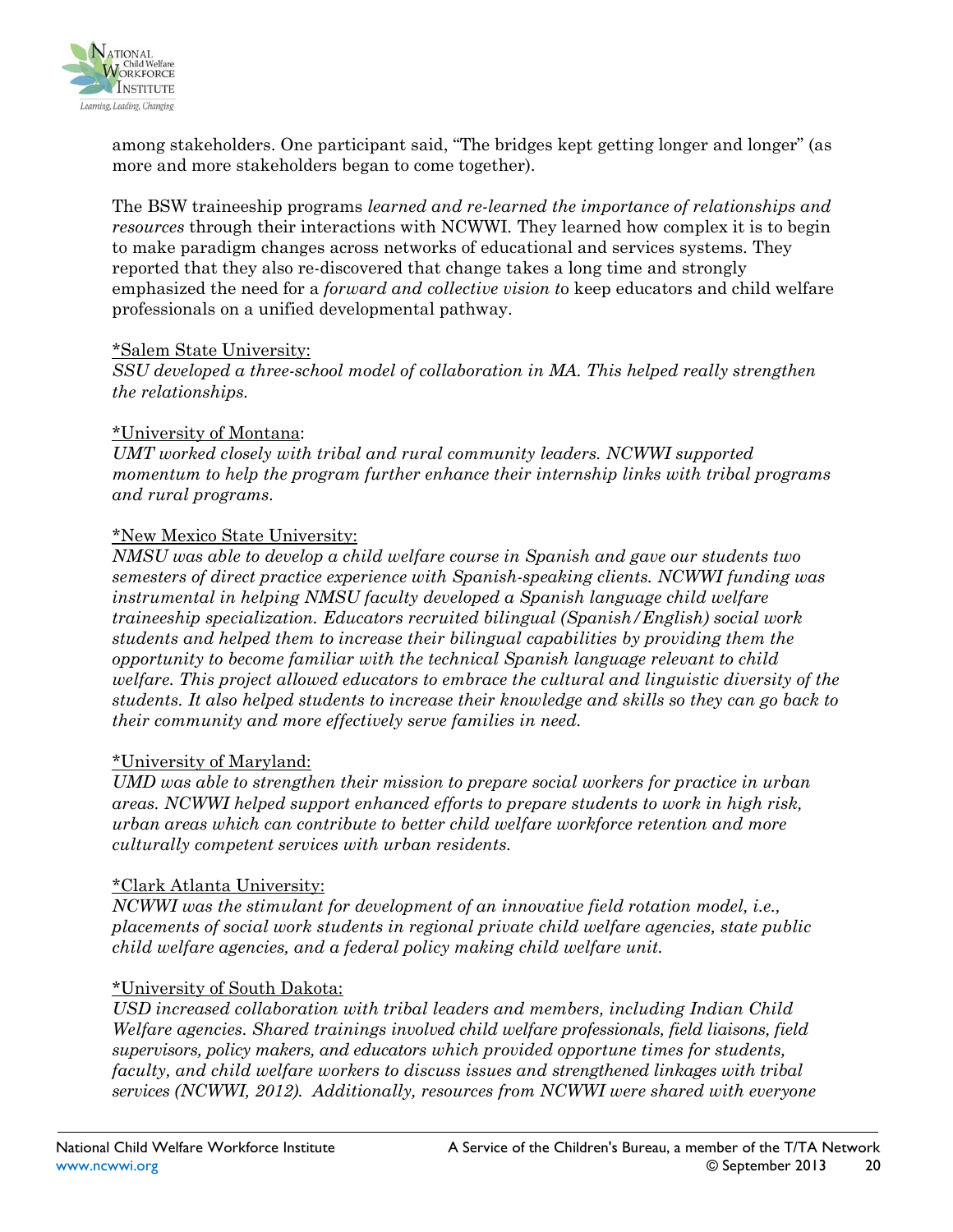

*involved in the lives of children and families and USD was able to train the supervisor for the regional economic assistance division in Systems of Care. The USD Project would not have happened without the assistance and support of the NCWWI initiative.*

#### *3. Innovations to Build Relationships & Collaborations*

As noted above, BSW traineeship programs worked hard to strengthen external relationships, including links with tribal and rural communities. They described clear educational outcomes, such as innovative field models, a child welfare concentration track in Spanish, new course specializations, new courses and shared training events. Among their many options, BSW traineeship project participants each identified the following as their most important innovation.

#### \*Clark Atlanta University:

*Our innovation was the rotation field model – rotating across private, public, local, state, and federal child welfare sites.*

#### \*University of Montana:

*We succeeded in enhanced links with tribal and rural programs. These provide means and partnerships to influence agency culture and reduce staff turnover. This will ultimately help in both retention and recruitment and improve the agency's work with children and families.*

#### \*Salem State University:

*We developed collaborations between institutions (three schools of social work, the Massachusetts Department of Children and Families, and local area offices) on curriculum and field while also maintaining unique features of each school.*

#### \*New Mexico State University:

*We created a Spanish language child welfare course and conducting field seminars in Spanish is an innovation that can potentially have a long term positive impact on our social work community. Bilingual (Spanish/English) social workers are needed and this model can be duplicated not only for other child welfare traineeship projects but for social work education in general.* 

#### \*University of South Dakota:

*We offered shared trainings that involve child welfare professionals, field liaisons, field supervisors, policy makers, and university and community college educators. These shared trainings allowed university educators to join with the state Division of CPS team. The project provided support necessary to strengthen linkages with tribal services by sharing courses with tribal college BSW program. Putting the infrastructure in place has made it possible to keep dreaming and scheming.*

### **Other Themes & Recommendations**

#### <span id="page-20-0"></span>*1. Considerations for Future Traineeship Projects*

#### \*Salem State University: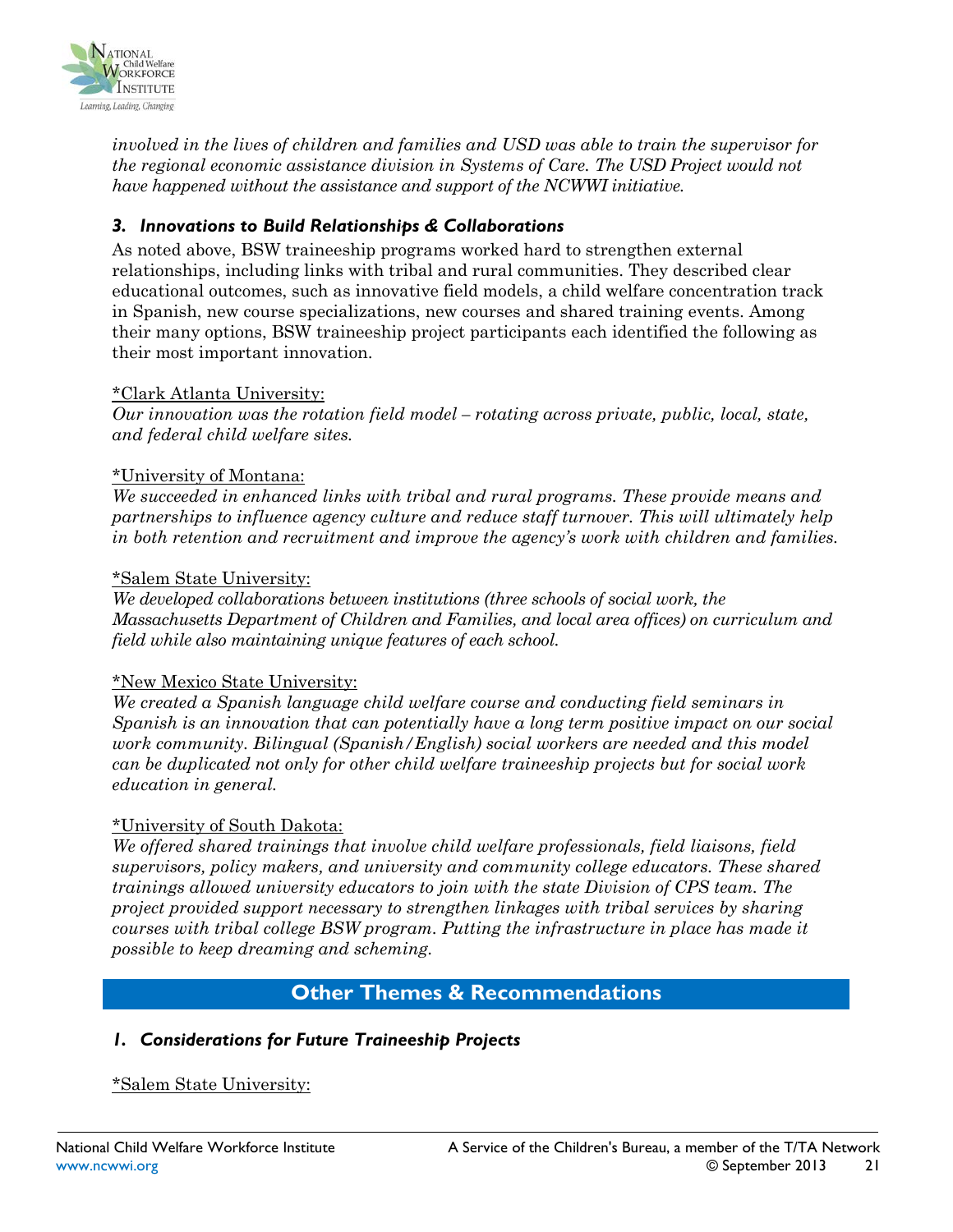

*Have more activities for students to be involved in: Set up more opportunities for students to meet face-to-face and participate in a shared learning experience (e.g., webinars, online course). Work more closely with the local CYFD office to gain their support for the project.*

#### \*New Mexico State University:

*There are no current child welfare instructional textbooks available in Spanish. Most current information is in English, and translating articles is time consuming and probably inadequate. Bilingual social workers are needed. Bilingual students are using their bilingual skills beyond being able to engage with clients by communicating in their own language. Students are being asked to take the role of translators and interpreters and that requires a different set of skills.* 

*It is critical to work with the state agency from the beginning to negotiate consideration of graduates for the possibility of an interview for available jobs. Some graduates had very little experience and they were competing with applicants who had a lot of experience and the people making personnel selections were not aware of the scope of the project. This was fixed at the end but should have been addressed at the beginning.*

#### \*University of South Dakota:

*We would have liked have the partnership with Oglala Lakota College in place from the start of our traineeship project.* 

#### *2. Additional Advice for New Traineeship Programs*

BSW traineeship projects described the need for relationships, resources, and time so as have sufficient energy to devote to an innovative project involving complex and bureaucratic educational and child welfare institutions.

#### \*University of South Dakota:

*There is no single entry point for our work together with the agencies. We have to have a network of contact points to form a real partnership. We need to help shoulder some of the burden. We can help by engaging with community folks and we can help them to engage with the university folks. We need to be able to expend time and energy and even dollars – put them on the table to be shared. So we learned to think way outside of the university and CPS Division box and provide avenues of collaboration.*

#### \*Salem State University:

*Be sure to collaborate with the local child welfare agency and, to the extent possible, with the state child welfare system. Try to get the agency/system to agree to at least interview, if not offer, positions to program graduates. Find out the workforce needs of the public child welfare system. Understand what the current infrastructure is for general internships and the capacity for BSW/MSW-level field instructors in the public child welfare system.*

#### 3. *Vision for Supportive Child Welfare Agencies*

The BSW programs developed the following vision for child welfare agencies in supporting social work students before and after graduation:

• *Interactive training: Staff and students learn together in "special topic" trainings. These are ongoing opportunities for practitioners and students to connect. These*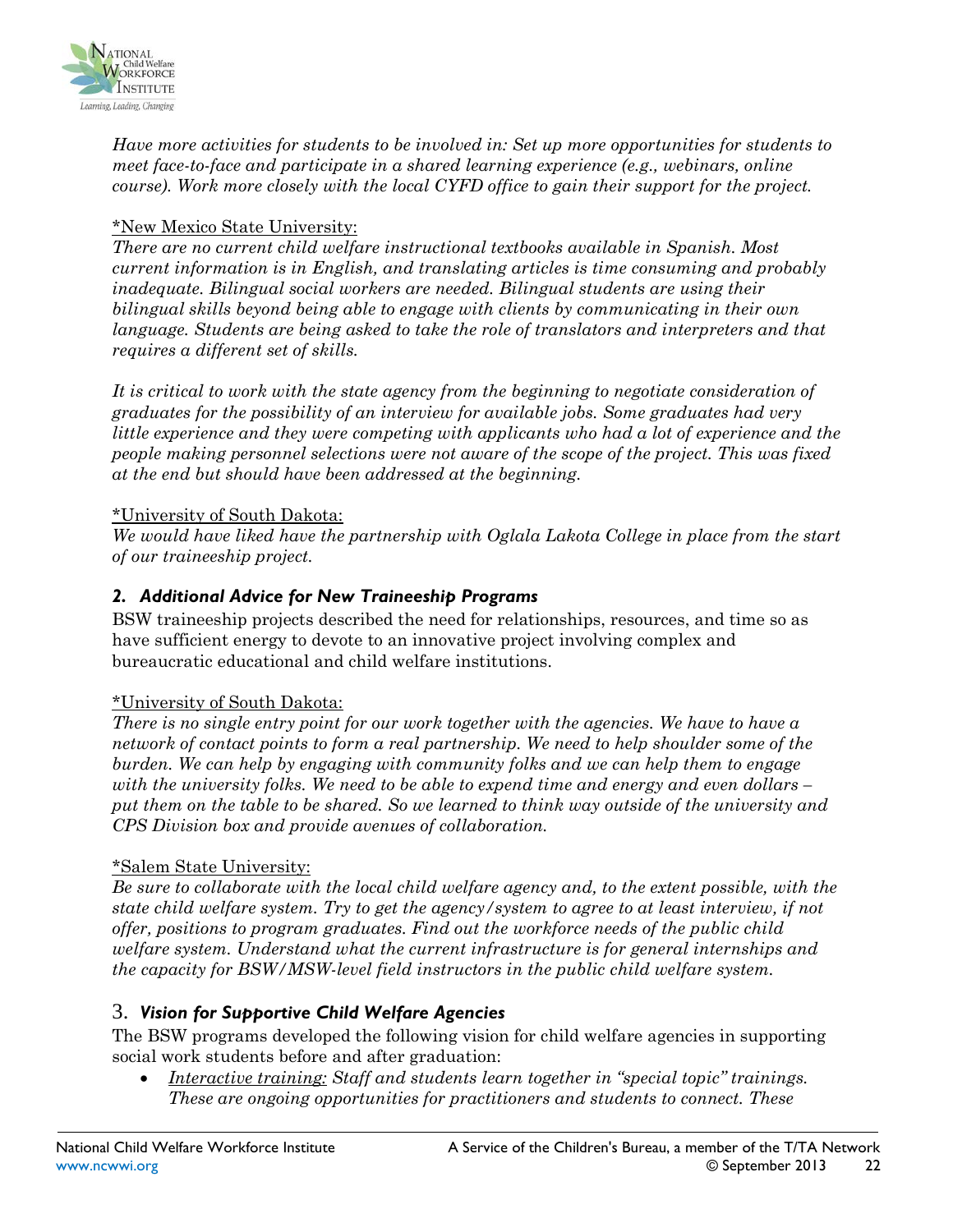

*networking opportunities are not limited to child welfare. The system can "kick the door open" so that all students and faculty are invited. It can be in a structure ranging across systems. Students and others could give formal presentations. There could be increased contact between professionals of a number of agency sites, e.g., mental health, court, domestic violence, or any services system agency.* 

- *Workload: Child welfare workers and others are given jobs that are "realistic" – doable workload, good supervision and support, release time to learn about evidencebased practice models and to engage in innovative planning.*
- *Pro-active planning and a continuum of services: Although it is true that crises can sometimes lead to short term system changes for more effective services, the ideal system would have ongoing proactive planning. It would be less "reactive". There would be time and mechanisms to engage in proactive planning. Service recipients and a host of key stakeholders would have a voice in the planning.*
- *Peer involvement/leadership: The practice model would have a continuum of services from crises intervention to proactive prevention programs. It could include peer leadership and involvement. There is a need for stronger child and family voices.*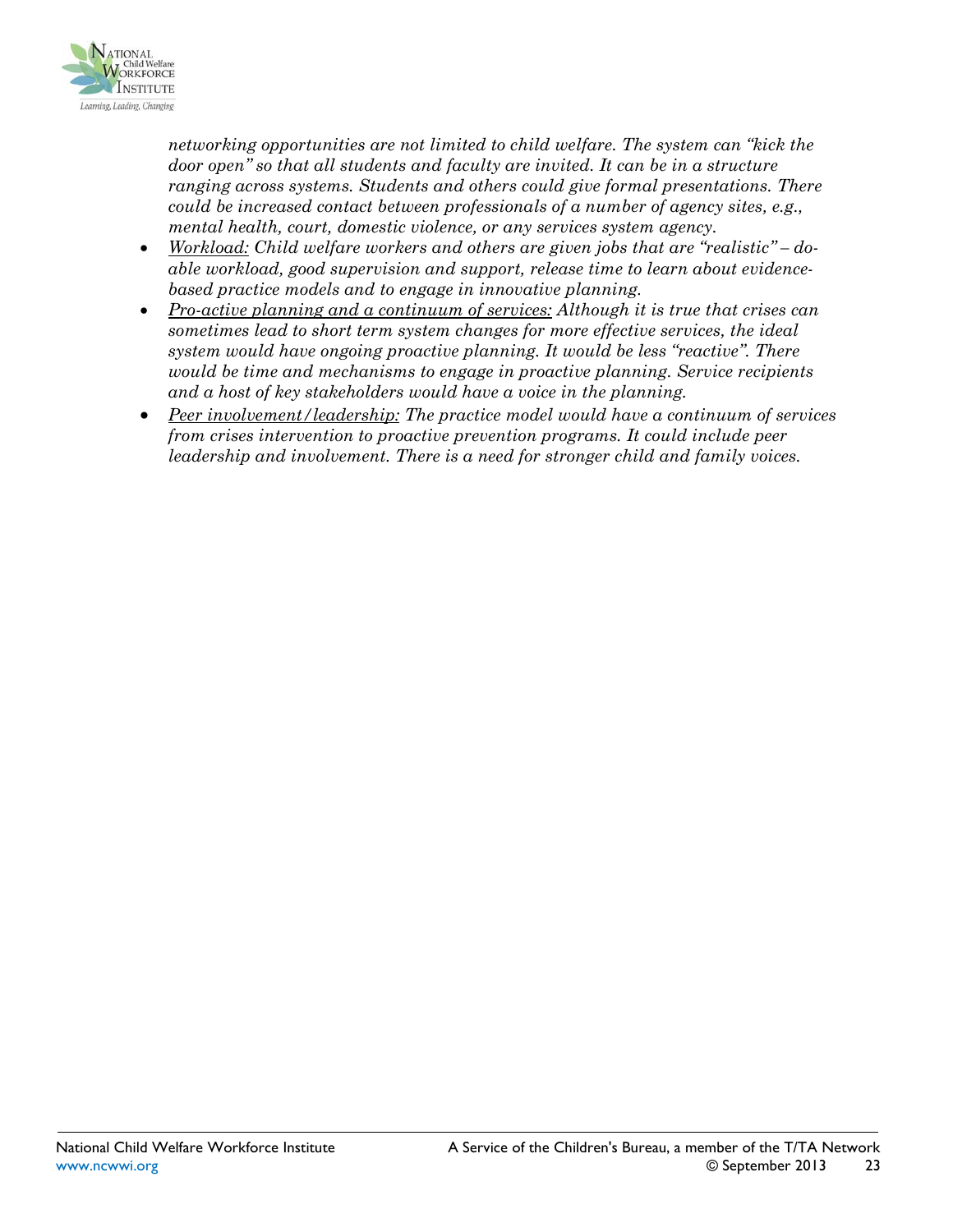

# <span id="page-23-0"></span>**IV. Summary & Conclusion**

Future traineeship project leaders should

- 1. **Start** the planning processes **early**;
- 2. **Build** relationship and systemic **bridges**;
- 3. **Rev up resources** and supports for students, faculty, and community agencies;
- 4. **Value diversity** by enhancing access, inclusion, and cultural competencies of present and future child welfare workers;
- 5. **Be innovative** in social work education courses, specializations and field internship designs
- 6. **See BSW programs as a good fit** with entry to, and future leadership of, child welfare services; and,
- 7. **Keep going.** It is important to know that the system changes take a long time and we are not done building social work education students who are well trained and resilient child welfare workers.

There will be a continued need for well-trained undergraduate social workers as the BSW students of today become the child welfare supervisors and leaders of the future.

*We laid the foundations of workforce change … But our work is not done. We have more bridges to build … and to finish. This work has really just begun. In fact, this is NOT a legacy document because our work has truly just begun. This document reflects a strong, formative process in a much longer term, intensive, collaborative effort.*



# <span id="page-23-1"></span>**V. References**